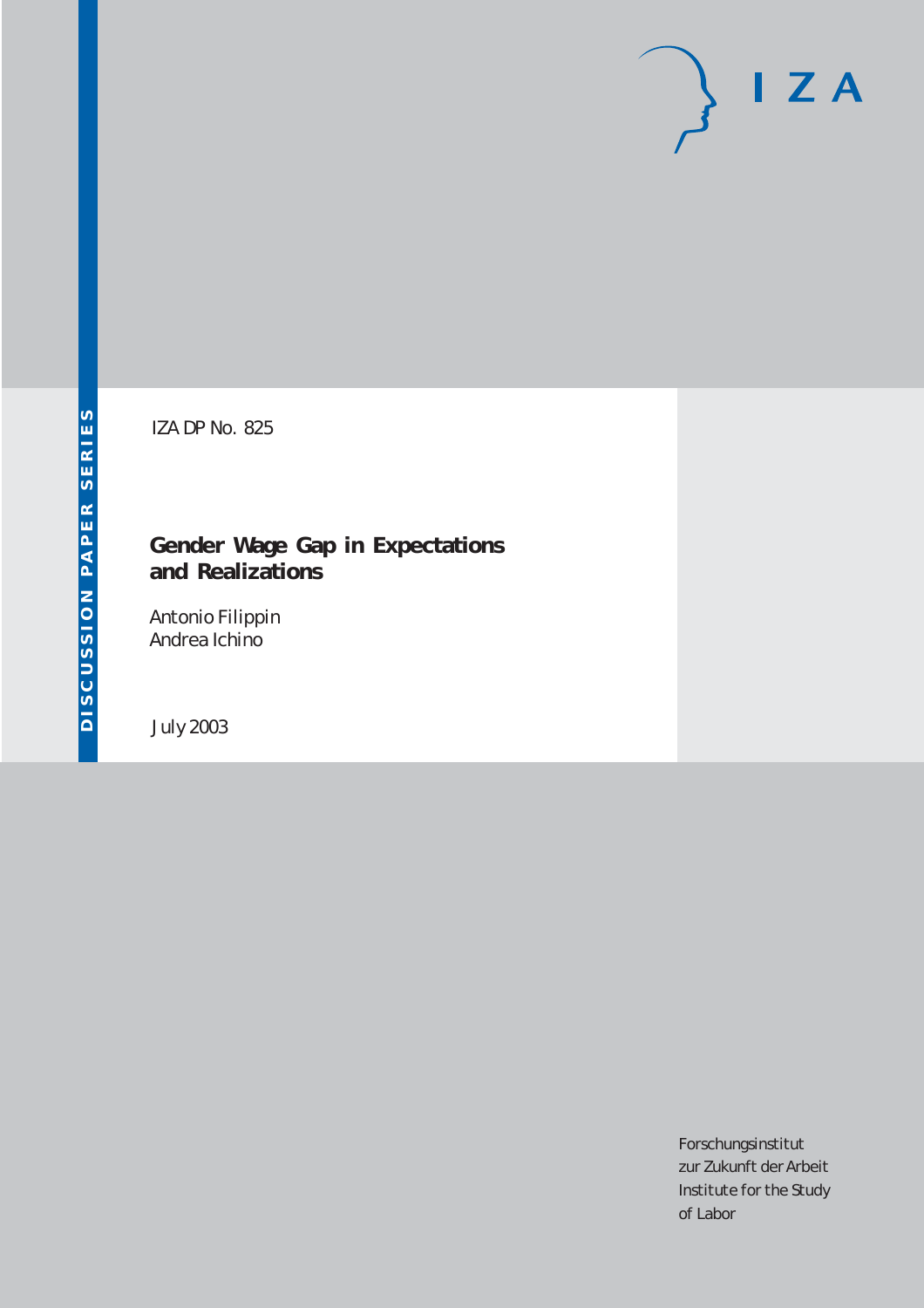# **Gender Wage Gap in Expectations and Realizations**

## **Antonio Filippin**

*University of Milan, EUI and IZA Bonn* 

## **Andrea Ichino**

*EUI, CEPR, CESifo and IZA Bonn* 

Discussion Paper No. 825 July 2003

IZA

P.O. Box 7240 D-53072 Bonn Germany

Tel.: +49-228-3894-0 Fax: +49-228-3894-210 Email: [iza@iza.org](mailto:iza@iza.org)

This Discussion Paper is issued within the framework of IZA's research area *The Future of Labor.* Any opinions expressed here are those of the author(s) and not those of the institute. Research disseminated by IZA may include views on policy, but the institute itself takes no institutional policy positions.

The Institute for the Study of Labor (IZA) in Bonn is a local and virtual international research center and a place of communication between science, politics and business. IZA is an independent, nonprofit limited liability company (Gesellschaft mit beschränkter Haftung) supported by Deutsche Post World Net. The center is associated with the University of Bonn and offers a stimulating research environment through its research networks, research support, and visitors and doctoral programs. IZA engages in (i) original and internationally competitive research in all fields of labor economics, (ii) development of policy concepts, and (iii) dissemination of research results and concepts to the interested public. The current research program deals with (1) mobility and flexibility of labor, (2) internationalization of labor markets, (3) welfare state and labor market, (4) labor markets in transition countries, (5) the future of labor, (6) evaluation of labor market policies and projects and (7) general labor economics.

IZA Discussion Papers often represent preliminary work and are circulated to encourage discussion. Citation of such a paper should account for its provisional character. A revised version may be available on the IZA website ([www.iza.org](http://www.iza.org/)) or directly from the author.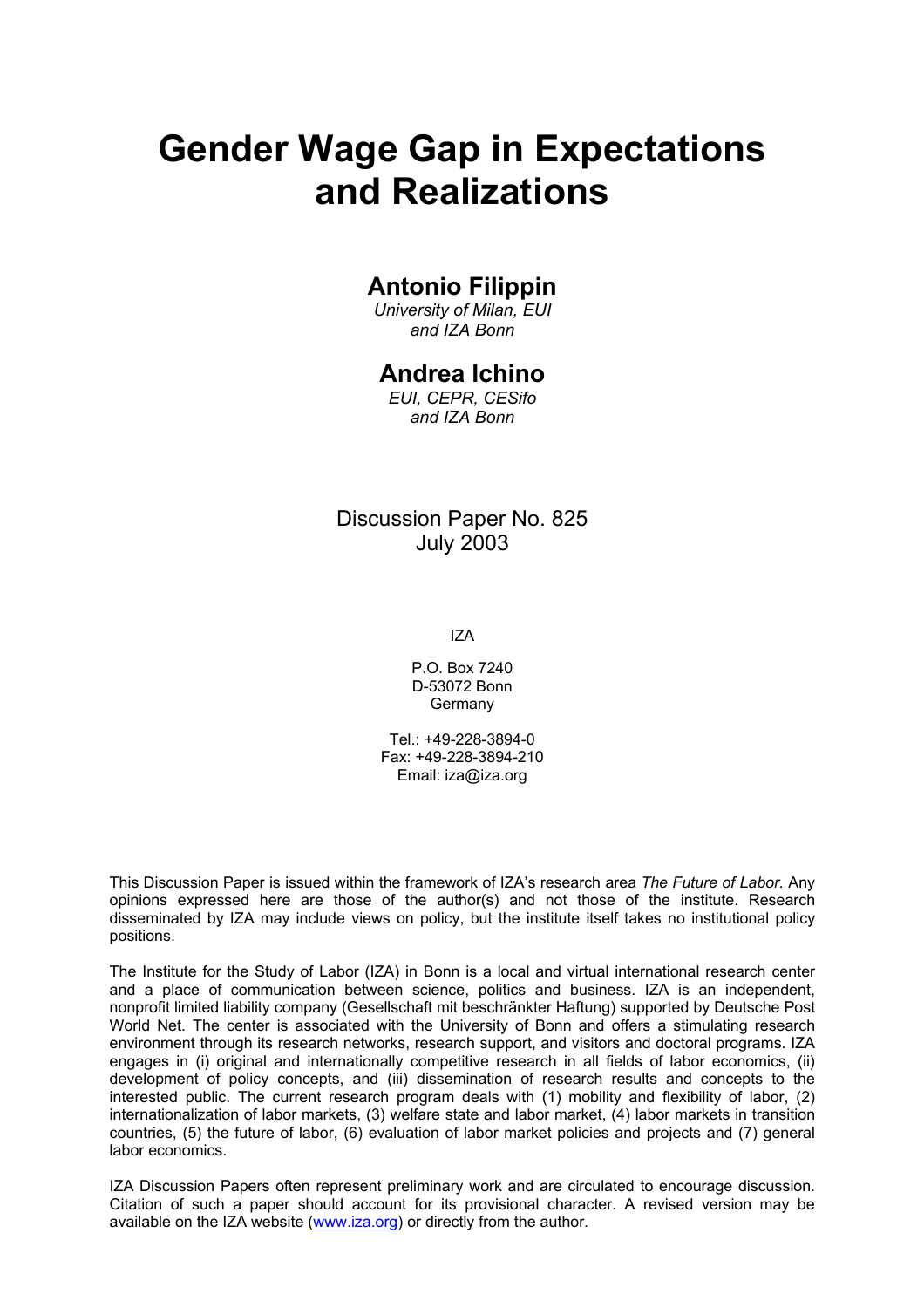IZA Discussion Paper No. 825 July 2003

## **ABSTRACT**

## **Gender Wage Gap in Expectations and Realizations**[∗](#page-2-0)

This paper explores the extent to which the gender wage gap is anticipated by workers' expectations. Data collected among second year students of Bocconi University convey information about their wage expectations. Detailed controls allow a clean matching with a sample of Bocconi graduates providing information about their actual wages. The evidence shows that the gender gap implied by students' expectations one year after graduation is consistent with the gender gap implied by the earnings of their elder counterparts. There is instead a misperception of the gender gap later in the career after graduation because students expect the gender gap to be roughly constant while realizations indicate an increasing gap with experience, particularly for the relatively less skilled worker. There is also evidence that the gender gap at the beginning of a career is particularly high in the most recent cohorts and lower in the previous ones. Finally, our results suggest that the careers of females are characterized by "glass ceilings" in particular at high skill levels, and by "sticky floors" at the opposite end of the skill spectrum.

JEL Classification: J3, J7

Keywords: gender wage gap, expectations

Corresponding author:

 $\overline{a}$ 

Antonio Filippin Department of Economics University of Milan Via Mercalli, 23 20122 Milan Italy Email: [antonio.filippin@unimi.it](mailto:Antonio.filippin@unimi.it)

<span id="page-2-0"></span><sup>∗</sup> We would like to thank Bocconi University and Giorgio Brunello, Claudio Lucifora and Rudolf Winter-Ebmer for allowing us to access the data analysed in this paper.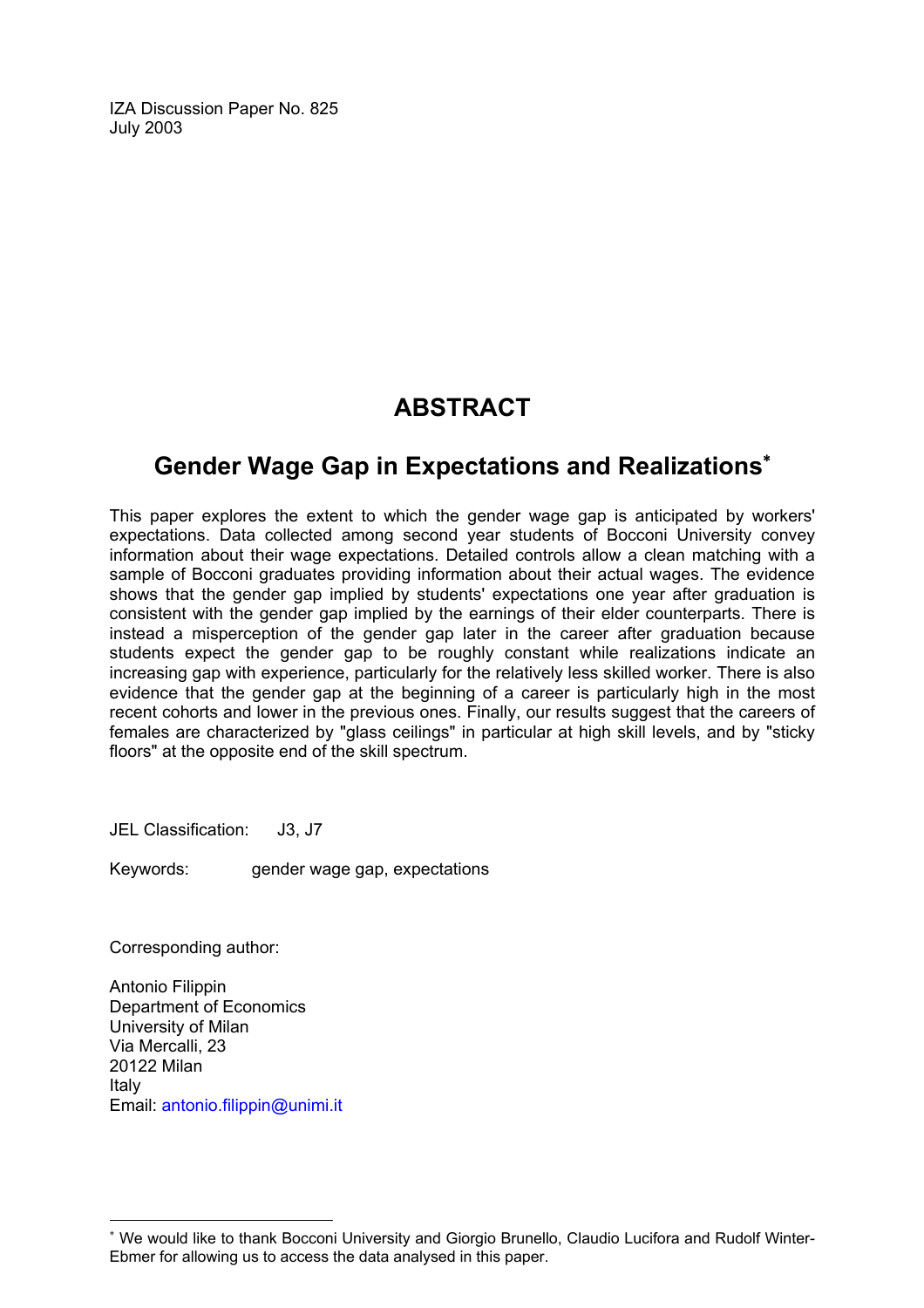#### Introduction 1

This paper focuses on the correspondence between wage expectations and wage realizations from a gender perspective using data collected among students and graduates of Bocconi University in Milan, Italy. We show that the gender gap implied by students' expectations one year after graduation is consistent with the gender gap implied by the earnings of their elder counterparts who already graduated. There is instead a misperception of the gender gap ten years after graduation because students expect the gender gap to be roughly constant while realizations point toward an increasing gap with experience. The gender gap diminishes but does not disappear when several controls such as family background, place of birth, high school diploma, university program attended, performance at university, civil status and number of children are taken into account. Moreover, quite surprisingly, there is no evidence of a diminishing realized gender gap between subsequent cohorts of Bocconi graduates. On the contrary, the gender gap measured immediately after graduation shows a puzzling upward trend across cohorts.

When we distinguish between different levels of students performance, the best students appear to be characterized by a significant gender gap at the beginning of their careers, which is underestimated in expectations but which remains approximately constant with experience. For the worse students, instead, the gender gap is smaller and correctly anticipated at the beginning of a career, but it increases significantly with their working life and this growth is not expected. These differences between the best and the worse students, suggest that the careers of females are characterized by "glass ceilings" at high skill levels and by "sticky floors" at the opposite end of the skill spectrum.

The paper is organized as follows. Section 2 describes the dataset. Section 3 presents evidence on the reliability of our data while Section 4 shows the econometric evidence and discusses the main results of the paper in connection with the existing literature. Section 5 analyzes whether the perception of the gender wage gap differs according to students' performance. Concluding remarks follow in Section 6.

#### $\overline{2}$ The dataset

Students' expectations have been collected circulating an anonymous questionnaire (reported at the end of the paper) among second year Bocconi students. The questionnaire contains questions concerning wage expectations as well as personal information and family background. Such data have been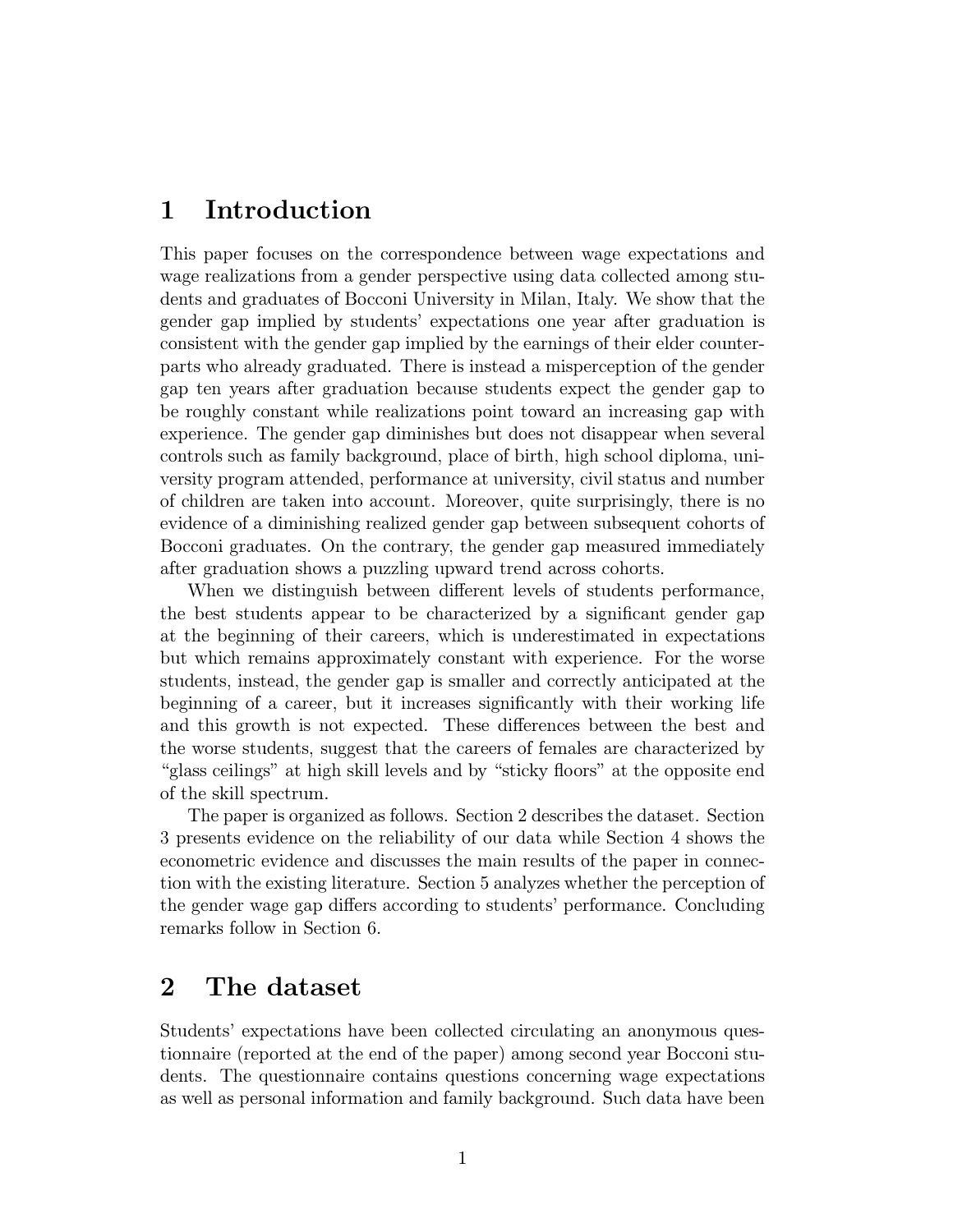merged with Bocconi's administrative data about student's curricula. We obtained access to the same type of administrative information also for a sample of Bocconi graduates, who have been interviewed about their current and past working situation. In this way a clean matching between similar Bocconi students and Bocconi graduates was made possible. Through this matching, we are now able to analyse the expectations of students comparing them with the realizations observed for similar graduates.

#### $2.1$ Students: expected working situation

The questionnaire concerning students expectations was circulated by Bocconi staff attached to the yearly course evaluation forms. In this way most of the second year students (2497 individuals) received the questionnaire. We got back complete reliable answers for 1154 questionnaires.<sup>1</sup> Since the questionnaires were anonymous we had to use personal information like gender, date and province of birth to merge them with administrative data. Matching was succesfull for 887 observations. The remaining observations could not be merged either because of the incompleteness of the personal information (e.g. wage expectations, gender and/or date and/or province of birth missing) or because it was not possible to identify a unique counterpart of the question aire in the administrative data.

Despite this loss of observations, it is reassuring that descriptive statistics of the merged questionnaires do not significantly differ from those of the questionnaires which could not be merged. The only relevant difference that emerges is that among non-matched questionnaires there are fewer females (42.8 vs. 49.7 percent). Given that one of the purposes of this project is to check whether there are gender differentials in the expected working situation this might be a problem at first sight. However, breaking down matched and non-matched questionnaires across gender, the descriptive statistics of matched and non-matched males are similar. The same is true for the statistics of matched and non-matched females.<sup>2</sup> So we can safely conclude that the missing information is missing almost randomly.

The questionnaire consists of three parts. The first part concerns the student's expected wage, occupation and sector of employment both one and ten years after graduation. The second part focuses directly on the gender wage gap, asking students about the percentage gender wage differential they expect. In more detail, students are asked to use their expected wage (set equal to one hundred) as a benchmark and to report what is the wage that

<sup>&</sup>lt;sup>1</sup>Bocconi estimates that  $75\%$  of the students were attending the courses.

<sup>&</sup>lt;sup>2</sup>These statistics are omitted to save space, but are available from the authors.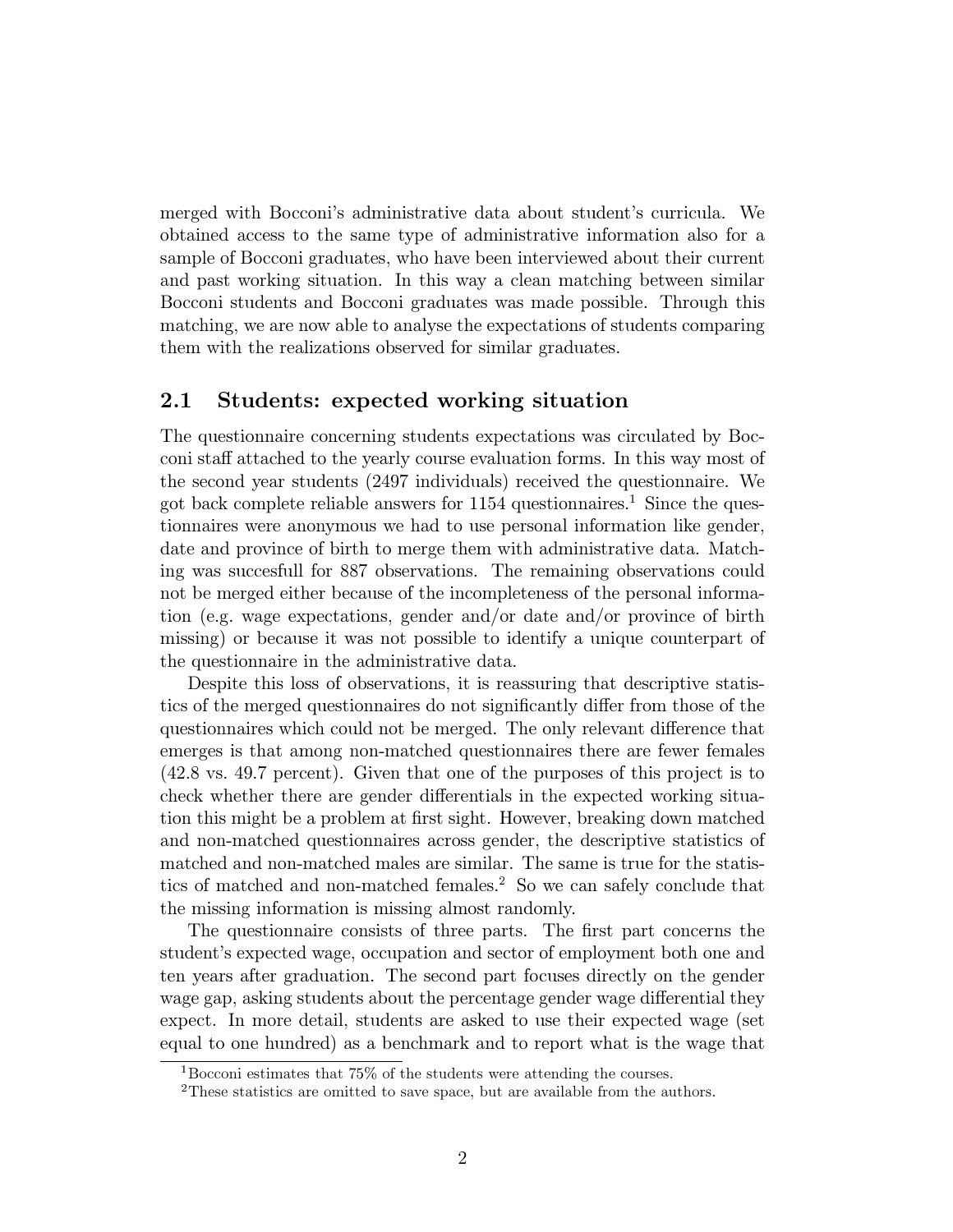they think would be earned by a student with the same characteristics as theirs but of the other gender. In what follows, we will refer to this variable as the "self-reported" gender gap, to stress the difference with respect to the gender gap implied by the comparison between the average expected wages of males an females in the sample, collected in the first part of the questionnaire.

Moreover, students who give a "self-reported" gender gap different from zero are asked to choose among some possible explanations for such gap. The proposed explanations are tightly linked with different theories in the discrimination literature (e.g. discriminatory tastes, statistical discrimination, human capital approach).

Finally, the role of the last section, which collects information about personal data and family background, is twofold. On the one hand it makes it possible to merge the questionnaires with the administrative data. On the other hand, it provides a way to check the reliability of the responses to the other parts of the questionnaire, because some answers, like those concerning school performance, can be verified using the administrative data.

#### $2.2$ Students and graduates: administrative data

As already mentioned, information coming from the questionnaires circulated among students have been merged with Bocconi's administrative records. In addition to information about date of birth, place of birth, place of residence, etc. Bocconi's files keep track of students' high school background (name and place of the high school, type of diploma, grade obtained) and of all the details about student's university career (degree program; specialization; code, date and grade of all the passed exams). For the graduates, information about graduation (date, grade, etc.) is also available.

#### 2.3 Graduates: working situation

A sample of Bocconi graduates has also been interviewed, collecting information about their current and past working situation. This dataset contains a large number of information, to be used also in other research projects. Here we use only the variables which are available also for students. It is important to keep in mind that the questionnaire circulated among Bocconi students has been designed to be compatible with the information available for graduates. Therefore, questions have been designed to be as similar as possible to those asked in the survey of graduates. This latter has been conducted by the Research Institute CIRM on behalf of Bocconi University. The target sample included all the 5091 graduates in four years: 1985, 1989, 1993 and 1997. CIRM selected a sample of 2802 students. However, 697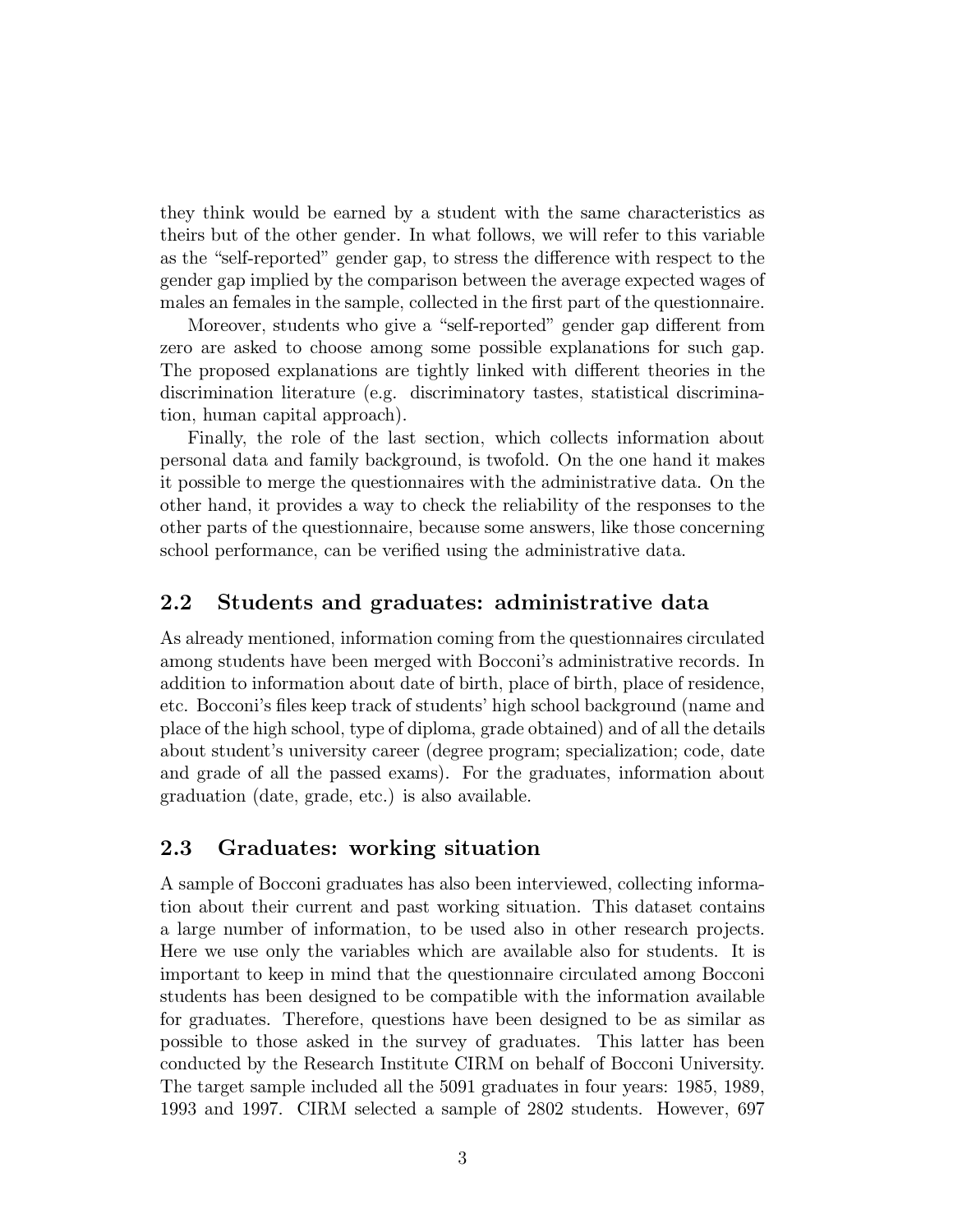observations are disregarded because they contain missing values for crucial variables like wages, leading to a final sample of 2105 observations.

#### Reliability of the data 3

#### 3.1 Internal consistency of the expectations dataset

The dataset on student's expectations offers two ways to estimate the gender gap: first, using the average expected wages computed for the students of the two genders and, second, using the "self-reported" wage gap asked directly by the questionnaire. The comparison between these two different measures of the same concept allow us to check the internal consistency of the expectations dataset.

From descriptive statistics, which we do not report to save space, it emerges that the difference between the expected wage of males and females is greater than the "self-reported" gender gap. There are two possible explanations: either there is a misperception of the expected gender gap or the discrepancy above is due to the fact that while the "self-reported" gender gap refers to identical students of different genders, in the sample males and females have different characteristics. However, if we include in a regression where the expected wage is the dependent variable the "self-reported" gender gap among the observable characteristics that are controlled for, the dummy for gender is no longer statistically significant. Similarly, this dummy is not significant in a regression with the same controls but where the sample has been restricted to students who show a "self-reported" gender gap equal to zero. We interpret these results as evidence in favor of the internal consistency of the dataset. In fact, controlling for several characteristics, differences between the expected wages across genders are not significantly different from the "self-reported" gender gap.<sup>3</sup>

#### $3.2$ Interval measures for wages

Both students and graduates were asked to report their expected and actual wage choosing between income classes according to the scheme described in Table  $1<sup>4</sup>$ 

<sup>&</sup>lt;sup>3</sup>Results of this analysis are not reported to save space, but are available from the authors.

<sup>&</sup>lt;sup>4</sup>The reason why Table 1 involves Euro cents is that in the questionnaires amonunts were denominated in Lira, given that questionnaires have been circulated before the Euro became the official currency.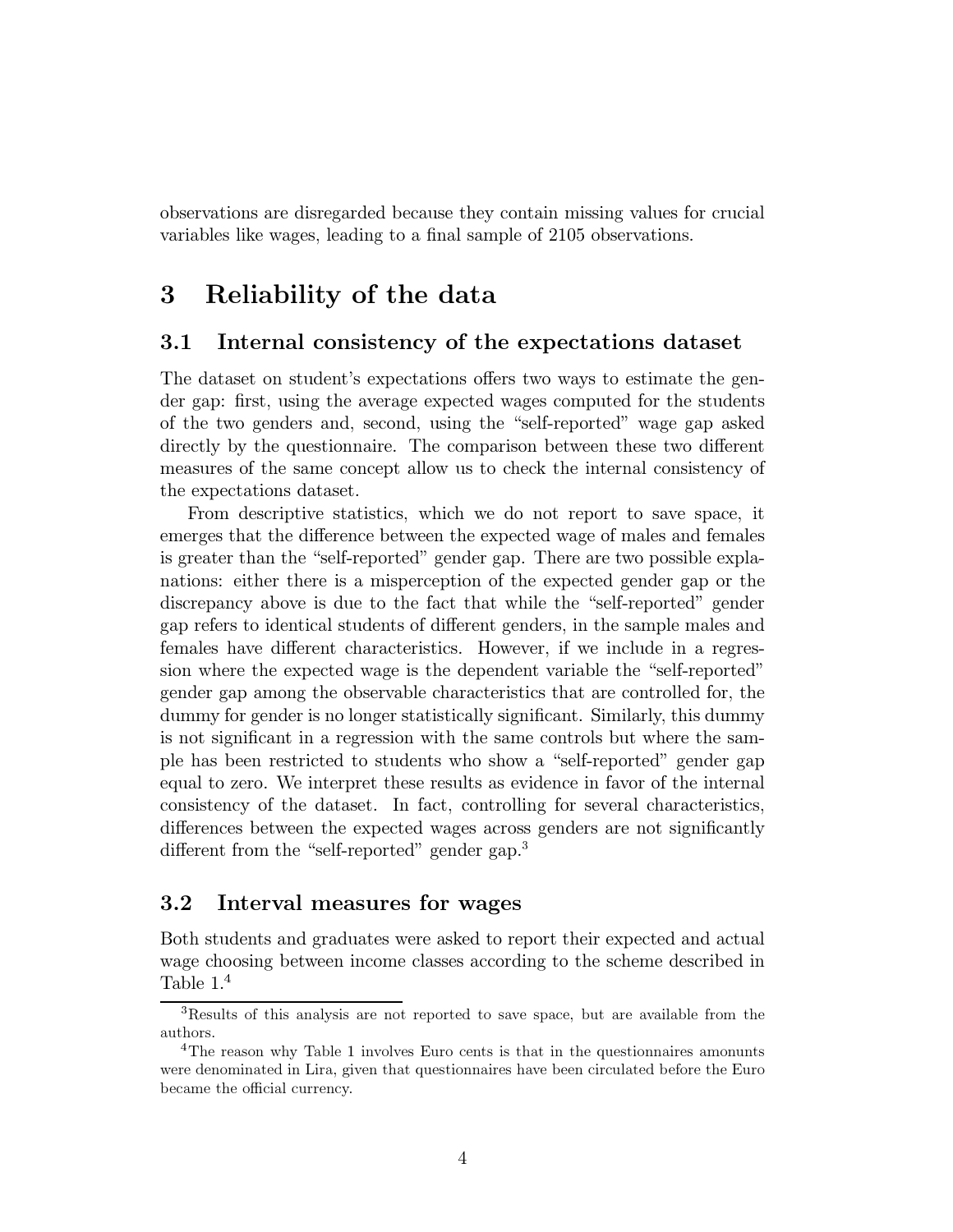Regressions in the paper are based on income measures obtained assigning a point estimate to every class. To be precise we used the following rule. 75 percent of the upper bound was imputed for the lowest class; the mid point was imputed for each intermediate class and 125 percent of the lower bound was imputed for the highest class. This rule, as any other, is certainly arbitrary but it follows from the plausible assumption that the income distribution is uniform within each intermediate classes, while being skewed toward the upper (lower) bound in the lowest (highest) class.

Robustness checks have been performed on this rule, with particular attention to the implications for gender differentials. Whenever possible, "Interval regressions" have been compared to OLS regressions based on income data constructed with this rule, obtaining very similar results. Note, however, that it was possible to compare these two type of results only when current wages were used.<sup>5</sup> Yet, the similarity of OLS and Interval regression results when both were feasible is reassuring.

#### **Results**  $\boldsymbol{4}$

Table 2 shows the gender wage gap derived from:

- 1. students' wage expectations at one and ten years after graduation (respectively  $t_0$  and  $t_1$ ;
- 2. wages earned by the four cohorts of Bocconi graduates. For these cohorts  $t_0$  stands for the first wage earned, while  $t_1$  stands for the current (2001) wage. Note, therefore, that for graduates the number of years between  $t_0$  and  $t_1$  is not necessarily equal to nine. All the wages are real, having the wages in  $t_0$  been corrected for the variation of the CPI.

Results in Table 2 are obtained, without controls, from the following basic regression

$$
W_{\tau}^{k} = \alpha^{k} + \beta^{k} F + \varepsilon^{k} \tag{1}
$$

where W is the logaritm of expected or actual wages at  $\tau = t_0$  or  $\tau = t_1$ , F is a dummy taking value one for females,  $\varepsilon$  is a disturbance term and k is the cohort. For each expected or actual wage measure the coefficient reported

 ${}^{5}$ In fact, the wage at the time of graduation needs to be corrected for the CPI because in the sample of graduates individuals started working in different years even within the same cohort. This causes the intervals to be different (and overlapping) across individuals. Furthermore, when wage growth is used interval regressions are either useless or not feasible regardless of the correction for the CPI.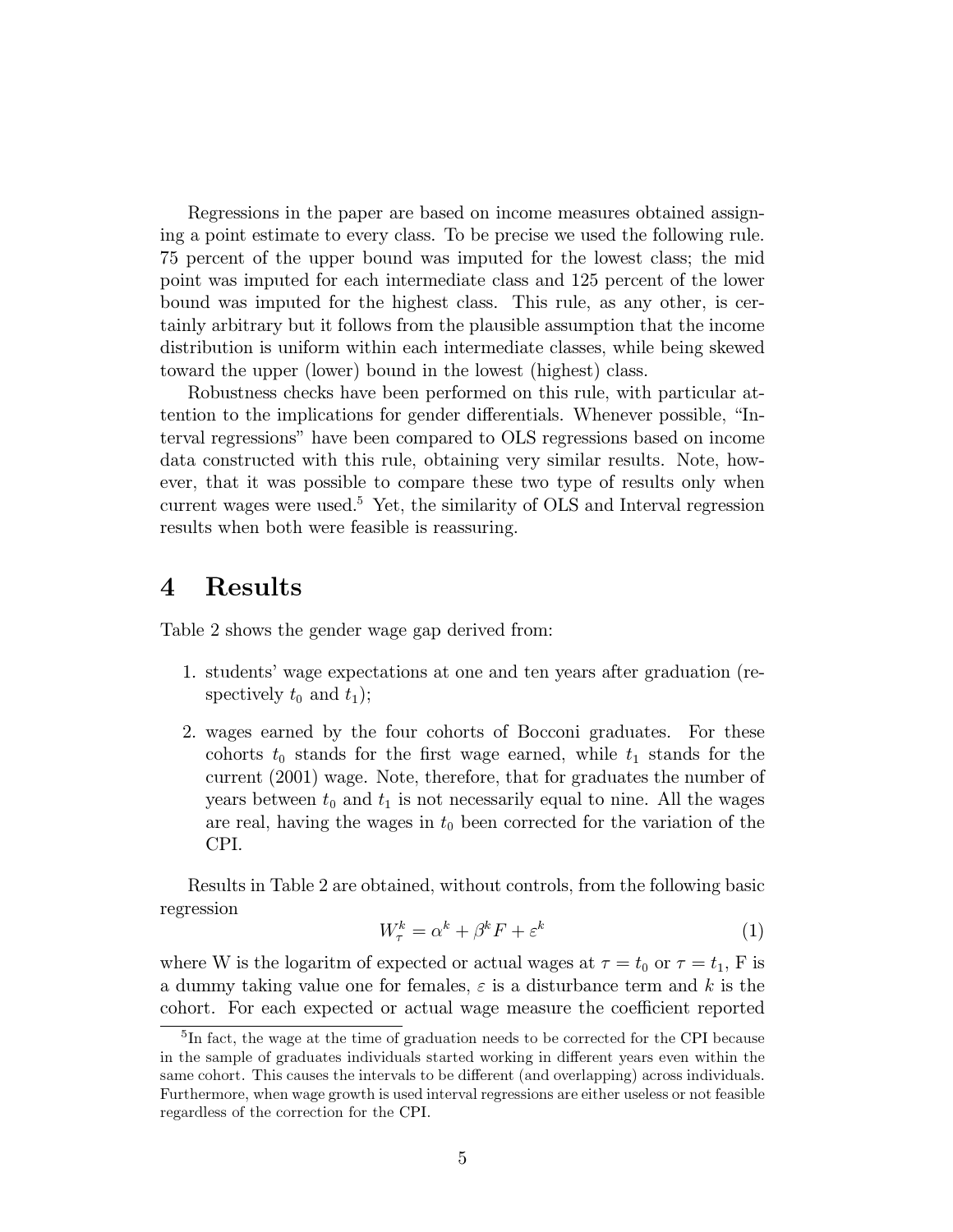in the table is  $\beta$ , which approximates the percentage gender wage gap: for example -0.097 in the top left part of the table means that wage expectations of females are 9.7 percent lower than wage expectations of males. Note in this table, and in the similar following one, that figures in the  $t_0$  row are comparable being measures of the gender gap at the beginning of a career. Figures in the  $t_1$  row are less easily comparable because they are measures of the gender gap at different levels of experience (10 years for students' expectations, 16 years for the 1985 cohort, etc.). However, comparisons within columns are possible as long as it is kept in mind that they give measures of how the gender gap evolves during the working life in different cohorts and for different intervals of experience.

Four facts are immediately evident in Table 2. First, the gender gap expected by students one year after graduation is very similar to the gender gap experimented by the youngest cohort of graduates (1997). Second, the expected gender gap ten years after graduation seems to heavily underestimate the actual gender wage gap. The gap that students expect ten years after graduation is even lower than the gap that those graduated in 1997 experiment only four years after graduation. Third, the actual gender gap immediately after graduation shows a rather intriguing upward trend across subsequent cohorts: this gap is three times larger for the 1997 cohort than for the 1985 cohort. Fourth, both the actual and the expected gender gap increase with labor market experience, but the former seems to increase more.

How does the picture change when controls are included? Table 3 displays the percentage gender wage gap when several characteristics, like family background, place of birth, high school diploma, university program attended, performance at university, civil status and number of children are added to equation 1. The magnitude of the gender gap decreases in most of the cases when controls are included. This is not surprising given the important role played in particular by the civil status and the number of children in explaining the different achievement of males and females in the labor market. However, there is a remarkable exception: the youngest cohort. Although it is intuitive that the younger the cohort the smaller the importance of civil status and number of children as controls, it is striking that for those who graduated in 1997 the gender wage gap is even higher when controls are included. Moreover, the upward trend across cohorts in the gender gap immediately after graduation is still present when controls are included, which is a result worth particular attention.

As far as expectations are concerned, the expected gender gap one year after graduation is roughly correct even when individual characteristics are controlled for. Similarly, the inclusion of controls does not alter the finding that students heavily underestimate the expected gender gap ten years after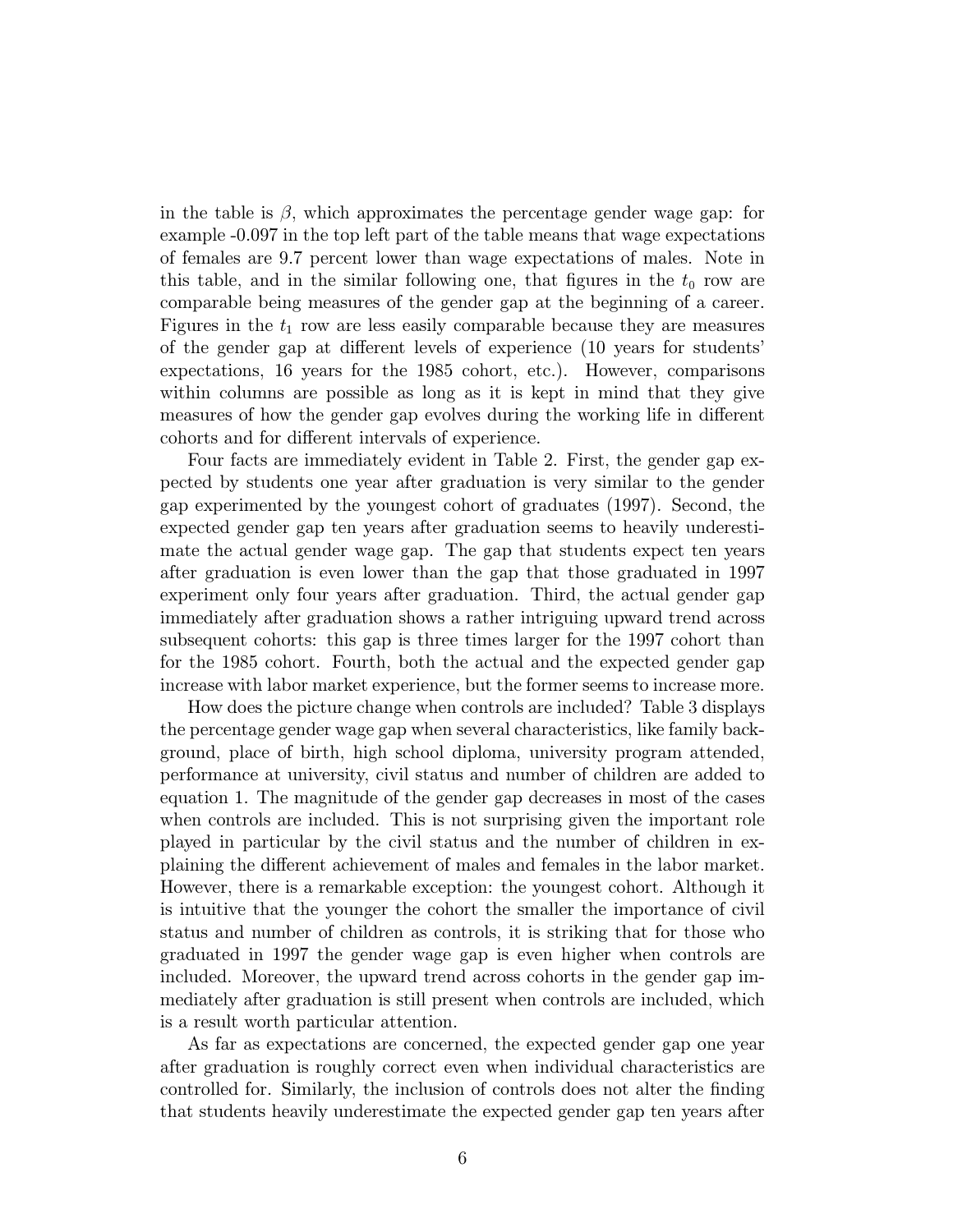graduation. Even when controls are included the gap that students expect ten years after graduation is lower than the gap that those graduated in 1997 experiment only four years after graduation.

As we said, the figures in the  $t_1$  row are not directly comparable across columns because the time from first job is different for every cohort. Table 4 gets rid of the problem using the annual growth of expected and actual wages as dependent variable. More specifically, the basic estimated equation *is* 

$$
\frac{\Delta W^k}{t_1 - t_0} = \delta^k + \gamma^k F + \eta^k \tag{2}
$$

where, for every cohort k,  $\Delta W^k$  is the difference of the logaritm of expected or actual wages between  $t_1$  and  $t_0$  and  $t_1 - t_0$  is measured in years without rounding. For each expected or actual wage measure, the coefficient reported in the table is  $\gamma$ , which approximates the gender gap in the yearly growth of wages. The first row of the table reports the uncontrolled estimates, while the second row reports results obtained controlling for observable characteristics like family background, place of birth, high school diploma, university program attended, performance at university, civil status and number of children. For example -0.036 in the bottom right part of the table means that within the cohort of those who graduated in 1997 wages of females grew  $3.6\%$ less than wages of males for every year once controls are included. Table 4 confirms that students do not guess correctly the growth over time of the gender gap. In fact, they do not expect the gender gap to increase significantly, while this is an undisputable fact observable in the wage realizations of graduates.

Summarizing the findings of this section, a first important result is that in our data there is no evidence of a decreasing gender gap over time, i.e. across subsequent cohorts of Bocconi graduates, at the beginning of a career. On the contrary, our evidence points toward an increase of the gender gap in recent years, and in particular for the 1993 and 1997 cohorts.

This result is striking because several recent studies indicate that the gender wage gap has been narrowing since the '70s in most industrialized countries (see for example Blau and Kahn, 1996 and 1997). Specifically for the US, Datta Gupta, Oaxaca and Smith (2001) show a clear decline of the gender wage gap during the 1980s. As far as the United Kingdom is concerned, Blundell, Gosling, Ichimura and Meghir (2002) show that gender wage differentials have fallen for younger highly educated workers between 1978 and 1998. Similarly, Fitzenberger and Wunderlich (2002) find that the gender wage gap for full-time employed workers decreased considerably during the period 1975-95, particularly in the lower part of the wage distribution. Also in Italy the gender gap has been estimated to be narrowing by Flabbi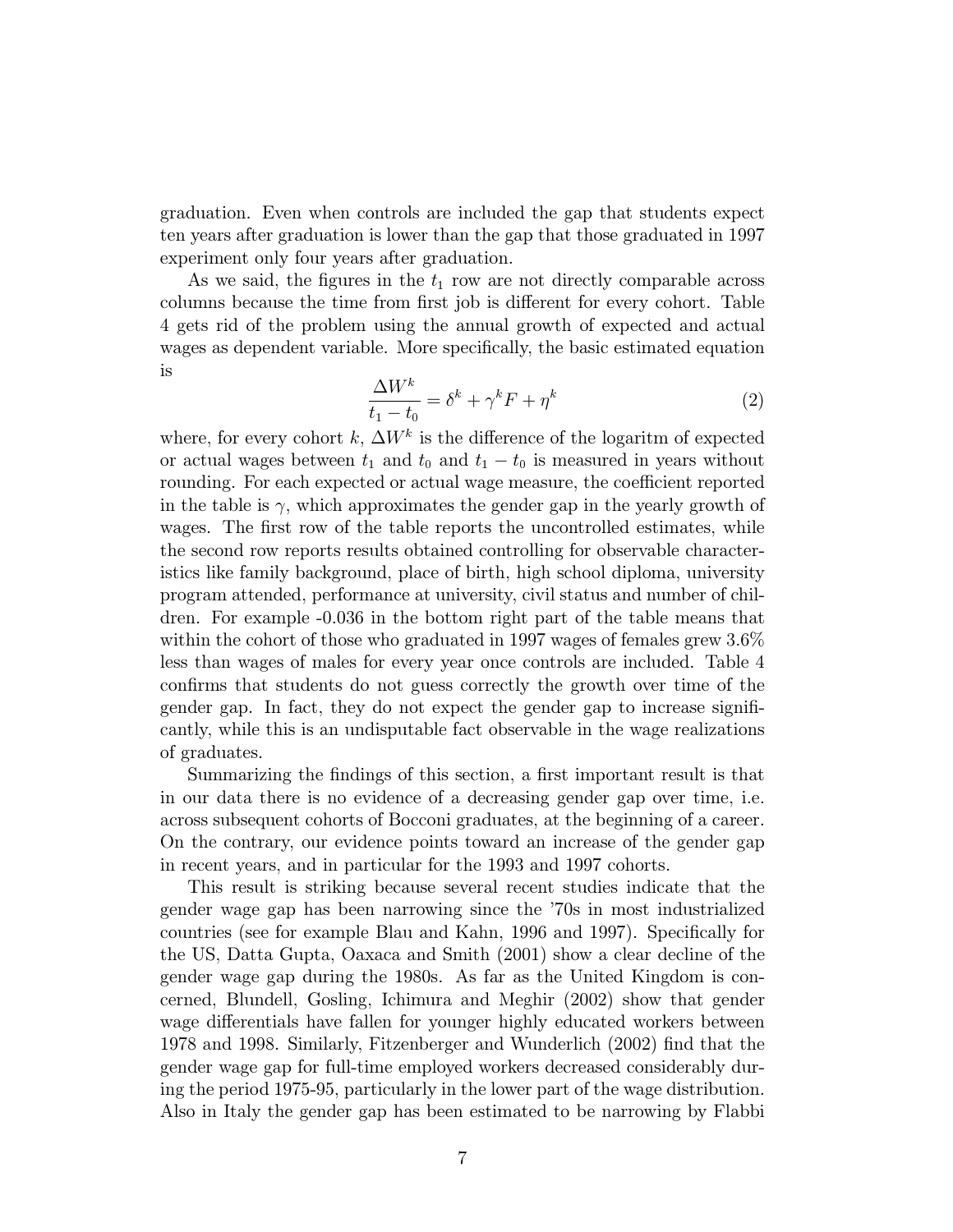$(1997)$  who reports that gender differentials decreased from about 30% in 1977 to less than 20% in 1995. Only Scandinavian countries do not display a similar pattern, as reported by Datta Gupta, Oaxaca and Smith (2001), but in these countries the gender wage gap was already very small and still is among the lowest in the world.

Moreover, evidence of a narrowing gender gap between subsequent cohorts is somehow in line with the predictions of the most representative theoretical contributions within the discrimination literature. For example, both the discriminatory taste approach (Becker, 1957) and the statistical discrimination model (Arrow, 1973) imply that gender differentials should not survive in the long run. A gender wage gap could persist in the long run in the presence of self-confirming expectations, as suggested by Filippin (2002). But even in this case there would be no reason to expect an increasing gap. Hence, it is rather puzzling to find such a pattern in the data analysed in this paper.

We can think of only one plausible reason explaining the difference of our results with respect to the literature. The increasing gender wage gap displayed in our data could be a consequence of the fading effects of the cost of living adjustment called *Scala Mobile* which prevailed in Italy during the '80s and which was abolished in 1992. As explained, for example, in Erickson and Ichino (1994) the design of this adjustment scheme implied a strong compressionary effect on wage differentials of all kinds and in particular on the gender wage gap. The abolition of the Scala Mobile is likely to have allowed an expansion of wage differentials which had been previously artificially compressed.

A second important result of this section is that the gender wage gap is increasing in the first part of the working life. In the literature, a few longitudinal studies provide evidence about the time profile of the gender gap within cohorts. Loprest (1992) finds an 11 percent gender wage gap at hiring within a sample of US young workers of all education levels during the period 1978-83. This gap increases in the first years after hiring and then decreases later during the working life. Light and Ureta (1995) present similar evidence. Kunze (2002) studies the evolution of the gender wage gap within the early stages of careers in Germany. She finds a gender gap of approximately 25 percent for the entry wages of skilled workers trained in vocational schools, but in contrast with the above studies, this gap remains roughly constant during the first eight years after hiring.

A third important result is that students' expectations appear to internalize correctly the existence of a gender gap at the beginning of the career, but fail to capture that such a gap is increasing during the working life. We are aware of only one paper to which this result can be compared, i.e. the paper by Brunello, Lucifora and Winter-Ebmer (2001) who collected a dataset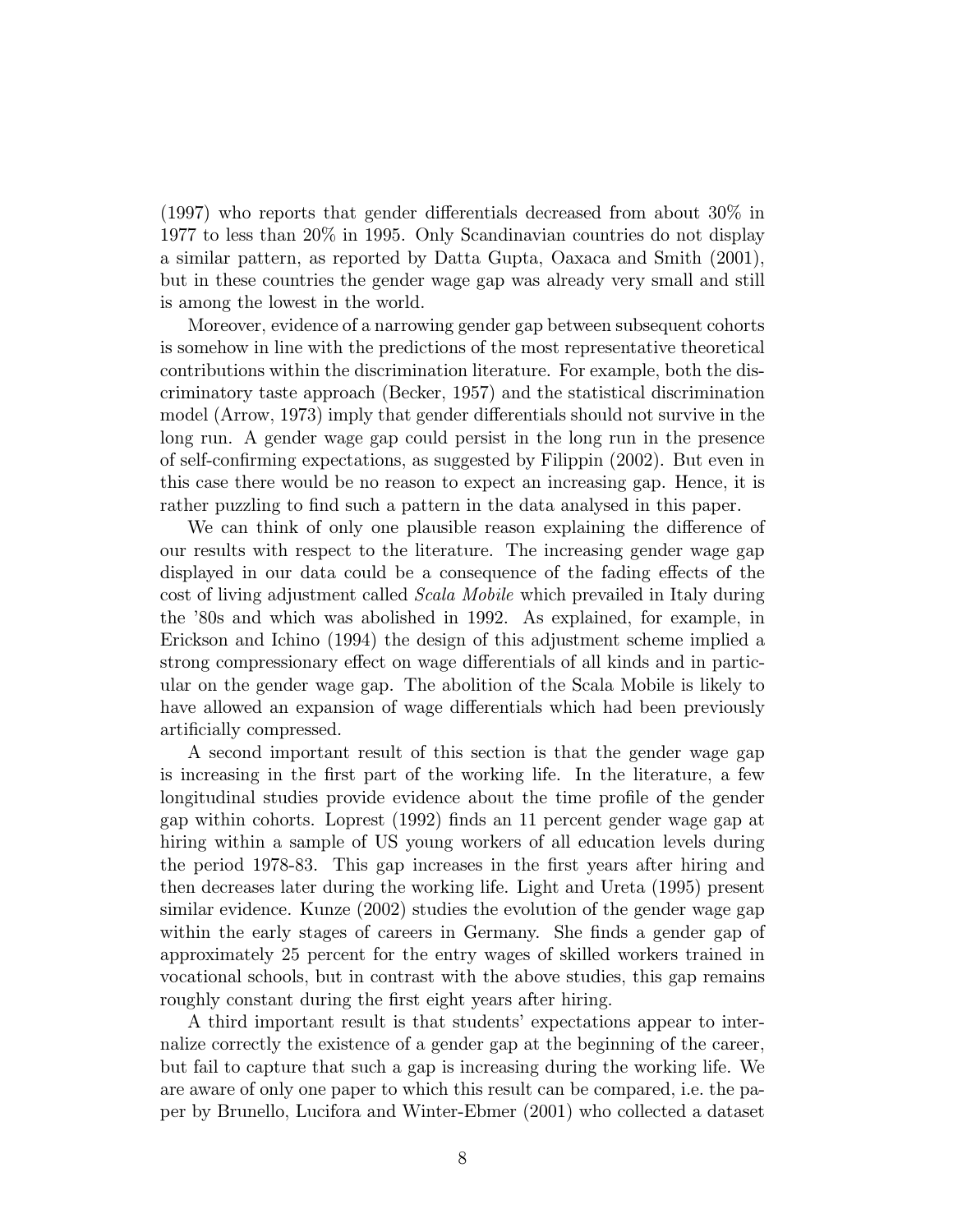containing information about wage expectations of more than 6000 European college students, although they do not have information on wage realizations and they are not intrested in a gender perspective. The authors kindly gave us access to summary statistics of their data from which we could analyse wage expectations by gender. Focussing on the countries where at least 500 observations are available, data suggest the existence of large differences in expectations across countries. The expected gender gap one year after graduation ranges from  $9.2\%$  in Switzerland to  $18.7\%$  in Germany, with Italy and Portugal situated in the middle with a gap of  $12.6\%$  and  $16\%$  respectively. As far as Italy is concerned, their figure differs from ours  $(9.7\%$  in Table 2) but it should be noticed that their sample of Italian students does not include Bocconi University. The cross country differences are less evident when looking at the expected gender gap ten years after graduation. In this case the gap is very similar in Germany and Switzerland  $(23.3\%$  and  $23.8\%$ , respectively) while it is slightly higher in Portugal  $(26.5\%)$  and Italy  $(28.3\%)$ . The corresponding figure in our dataset is 13.9%, which indicates that Bocconi students have expectations about the shape of the gender gap during the working life that singuificantly differ from the expectations of other Italian students.

### Wage expectations and realizations at dif- $\bf{5}$ ferent levels of educational performance

In order to deepen our analysis of the relationship between wage expectations and wage realizations, in this section we stratify the sample of students and graduates according to their educational performance. Two slightly different stratification procedures have been used for graduates and students.

Using administrative data on the entire population of Bocconi graduates (i.e. not just the graduates interviewed by CIRM) the average grade that separates the top  $25\%$  and the bottom  $25\%$  of the population is used to define the best and the worse performing students. This is done separately for each cohort, since grades are likely to be comparable only within cohorts (see Table 5).

As far as students are concerned, using again population data from administrative records, the top and bottom 25% thresholds are identified according to a performance variable that summarizes how many exams have been passed during the first year, weighted according to their difficulty and the grade obtained (see Table 6).

Table 7 shows the frequencies of top and bottom performers in our sam-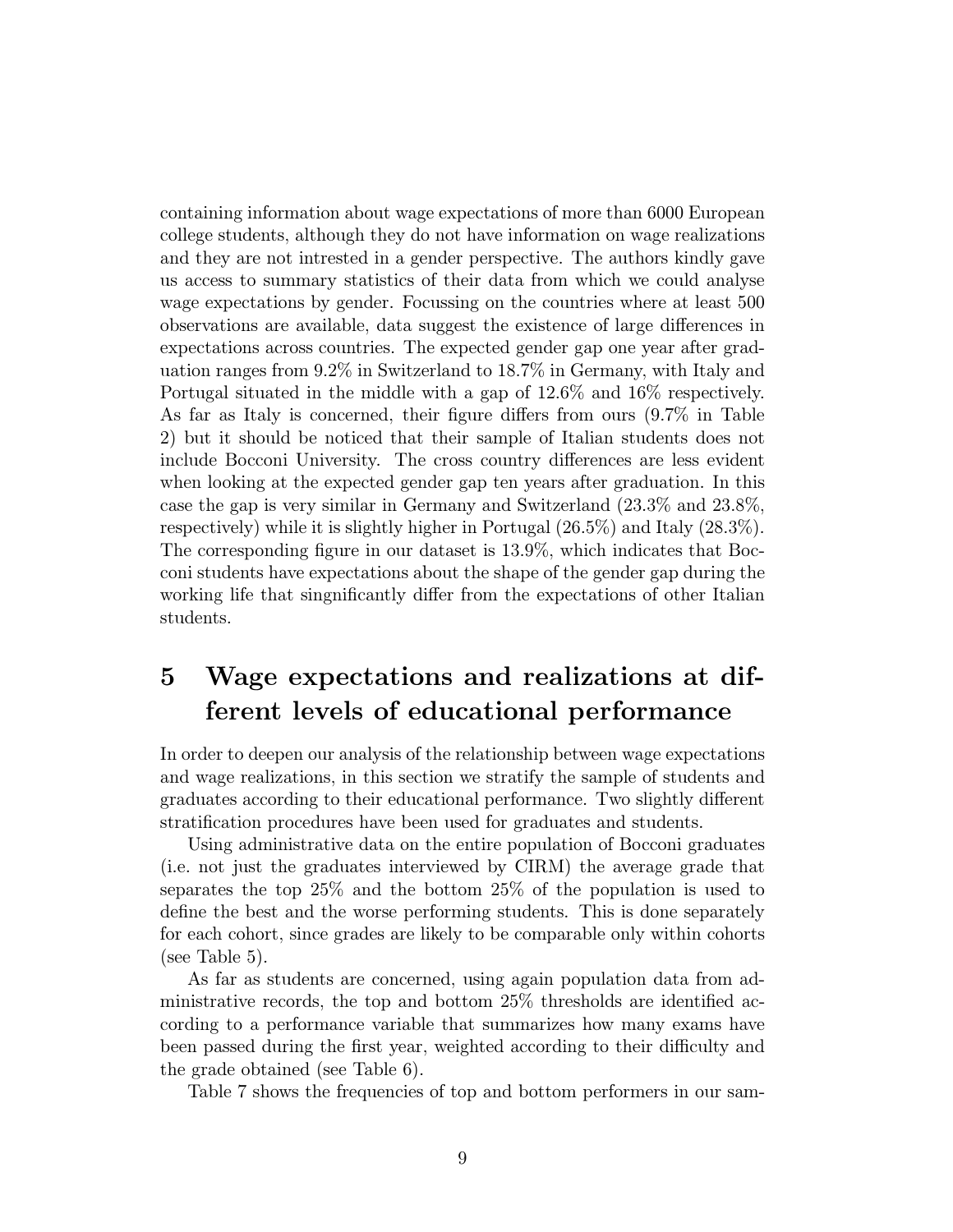ples of graduates and students, using the thresholds defined above for the respective populations. If the samples corresponded exactly to the populations these frequencies should always be equal to 25%, but this is clearly not the case. In particular, they are slightly smaller for the top group of graduates and this might be due to the fact that top graduates are more likely to earn higher wages and, for this reason, to be under-represented in the sample since they refused to answer the income question in the CIRM questionnaire. As far as students are concerned the frequency in the top group is almost 10 points higher than  $25\%$ , which may be due to the fact that students not attending classes are more likely to be worse performers and did not receive the questionnaire.<sup>6</sup>

On the basis of the stratification described above we have replicated the analysis of the previous section separately for top, intermediate and bottom students, in order to see whether the comparison between wage expectations and wage realizations differs according to educational performance. The analysis is performed pooling together the four cohorts of graduates because the sample size was not large enough to allow for the distinction between performance levels within each cohort separately. However, we include years since graduation into the regressions to control for experience.

Results obtained controlling for observable characteristics are presented in Table 8 for the gender gap measured immediately after graduation and in Table 9 for the yearly growth of this gap.

The first interesting fact emerging from these tables is that top students clearly understimate the gender gap at the beginning of a career  $(t_0)$ , while the guess of intermediate and bottom students is more accurate. This result hints at the possibility that top performing students may start their working career under the presumption that the human capital acquired in school is going to be the main determinant of success in the labor marker, while reality is instead different.

A second striking set of facts is offered by the comparison between graduates in the two tables. In the top performance group we see the largest gender gap at the beginning of the career (see Table 8). However, the growth of the gender gap along the working life is larger in the intermediate and bottom performance group (see Table 9).

These results suggest the possibility of different patterns of job assignment between males and females at different stages of a career and at different levels of the occupational hierarchy. For example, in the case of the top graduates

 ${}^{6}$ Remember that the students' questionnaires were attached to the evaluation forms of some courses. Therefore, our students sample has been drawn from the population of students still attending courses at the end of the term.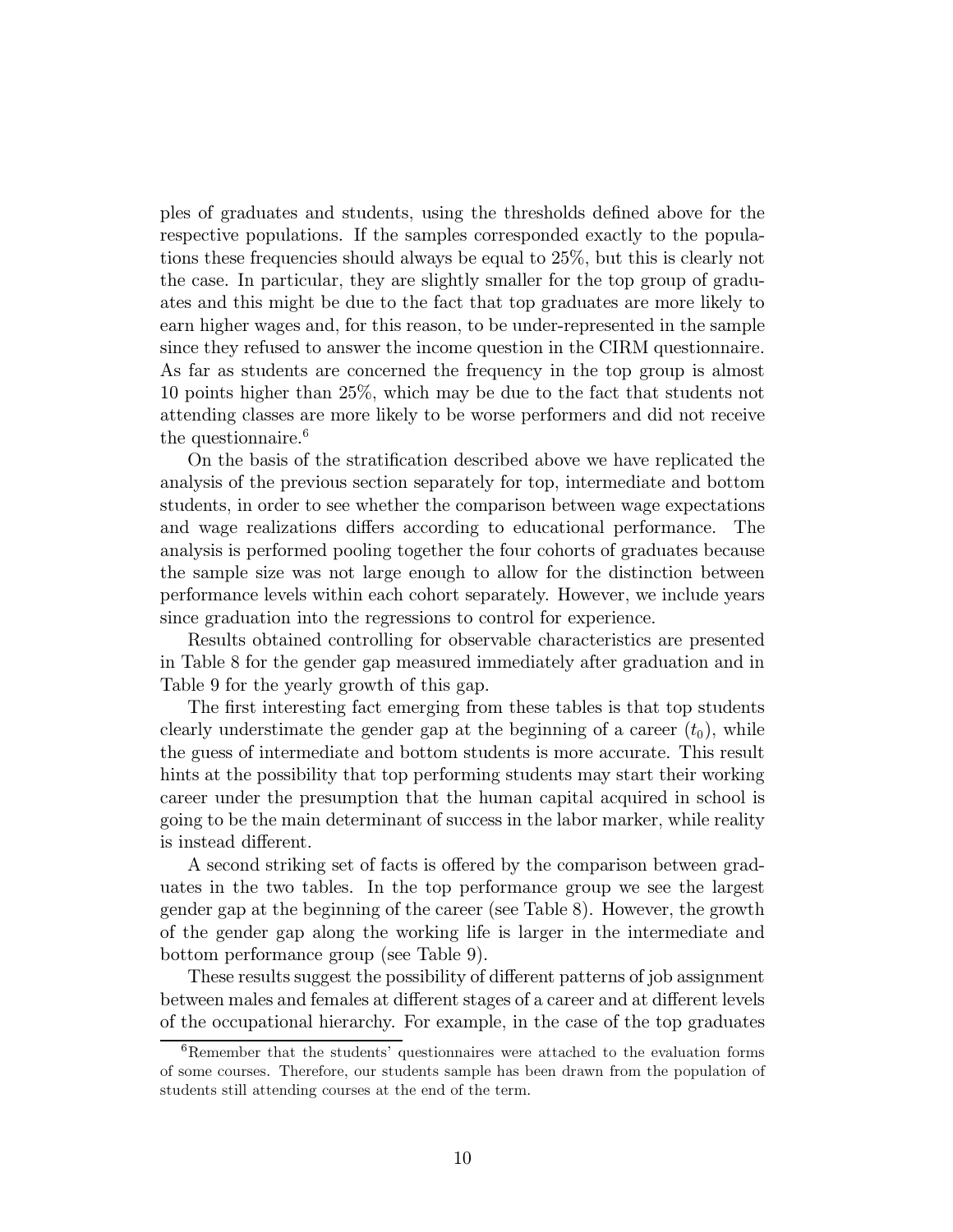wage differences, possibly due to different job assignments, seem to emerge immediately after graduation and to persist more or less constantly along the career. A different pattern characterizes instead the worse graduates. Here the evidence suggests that not only wages differ already at the beginning of the career, but also that the difference increases along the working life. As a result, the gender wage gap increases with experience. Following Booth, Francesconi and Frank (1998), this evidence is consistent with the existence of 'glass ceilings" for highly skilled female graduates who are excluded since the very beginning of their carears from the same wage prospects offered to males of similar ability. At the same time, our evidence suggests that at the opposite end of the skill spectrum unskilled females experience "sticky" floors" which prevent them from enjoying during their careers the same wage growth of their male counterparts.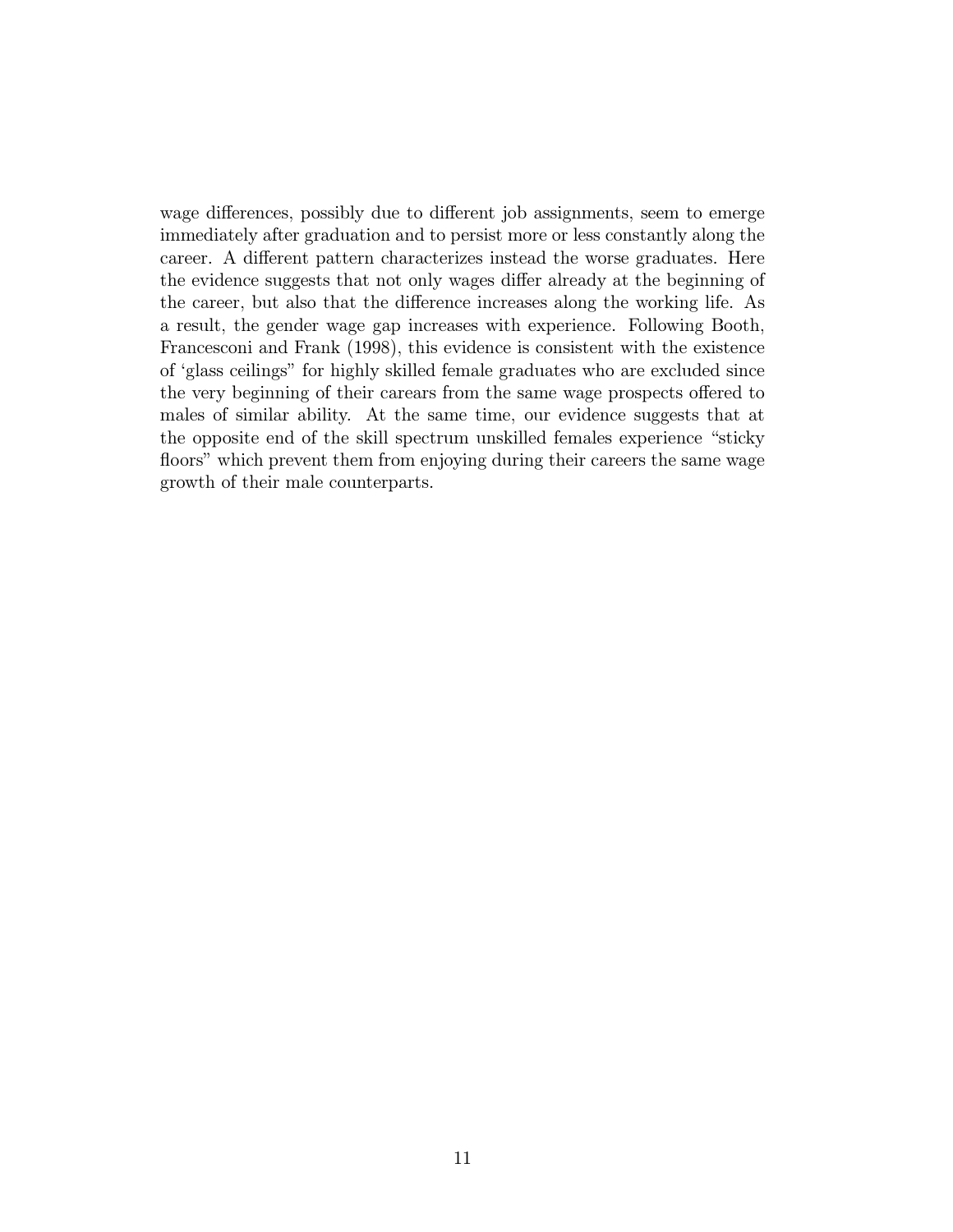#### 6 Conclusions

The evidence presented in this paper points towards some interesting findings. We show that the gender gap implied by students' expectations one year after graduation is consistent with the gender gap observed in the actual earnings of their older counterparts who already graduated. There is instead a misperception of the gender gap ten years after graduation because students expect the gender gap to be roughly constant while realizations point toward an increasing gap with tenure. The gender gap diminishes but does not disappear when several controls such as family background, place of birth, high school diploma, university program attended, performance at university, civil status and number of children are taken into account.

A second set of intriguing results concerns the evidence on realized gender gaps independently of expectations. Here, in contrast with the recent literature for industrialized countries, we see no evidence of a diminishing gender gap between subsequent cohorts of Bocconi graduates at the beginning of a career. In particular, the gender gap immediately after graduation displays a puzzling upward trend and reaches particularly high and significant values in the most recent 1997 cohort. This result is likely to be a consequence of the elimination of the cost of living ass discussed the called Scala Mobile which prevailed in Italy during the '80s and was abolished in 1992.

Finally, while the gender wage gap for the best graduates is large already at the beginning of a career but remains more or less constant throughout the working life, for the worse graduates the gender gap starts slightly lower but increases more significantly with experience. These results suggest that the careers of females are characterized by "glass ceilings" in particular at high skill levels, and by "sticky floors" at the opposite end of the skill spectrum. Unfortunately, our data do not allow to shed more light on the real nature and on the determinants of these differences in career developments.

The existence of gender differences of this kind, even in a very homogeneous group of high skilled workers like the one constituted by Bocconi graduates, is striking and clearly calls for more research and better data.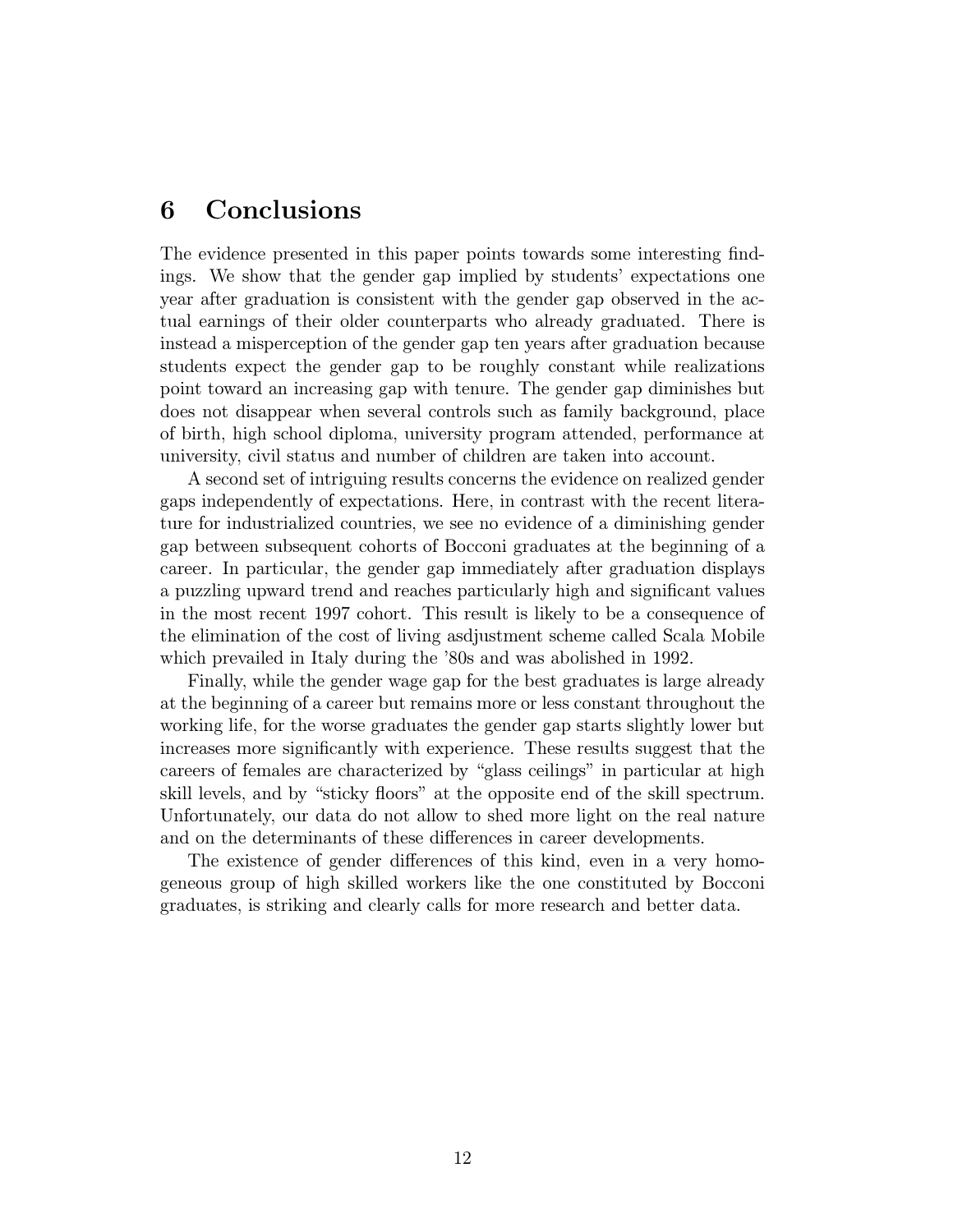## References

- Arrow K.J., 1973, The Theory of Discrimination" in Discrimination in Labor Markets, ed. by O. Ashenfelter and A. Rees. Princeton: Princeton University Press, 3-33.
- Becker G.S., 1957, The Economics of Discrimination, Chicago: University of Chicago Press.
- Blau, F.D. and L.M. Kahn, 1996, Wage Structure and Gender Earnings Differentials: an International Comparison, Economica, 63, S29-S62.
- Blau, F.D. and L.M. Kahn, 1997, Swimming Upstream: Trends in the Gender Wage differential in the 1980s, Journal of Labor Economics, 15, 1-42.
- Blundell R., Gosling A., Ichimura H. and C. Meghir, 2002, Changes in the Distribution of Male and Female Wages Accounting for Employment Composition, mimeo.
- Booth A.L., M. Francesconi and J. Frank, 1998, Glass Ceilings or Sticky Floors?, CEPR Discussion Paper 1965.
- Brunello G., Lucifora C. and R. Winter-Ebmer, 2001, The Wage Expectations of European College Students, mimeo.
- Datta Gupta N., Oaxaca R.L. and N. Smith, 2001, Swimming Upstream, Floating Downstream: Trends in the U.S. and Danish Gender Wage Gap, CLS Working Papers, 01-6.
- Erickson C., and A. Ichino, 1994, Wage Differentials in Italy: Market Forces, Institutions and Inflation, in: Differences and Changes in the Wage *Structure*, Richard Freeman, and Larry Katz, eds. (Chicago, IL: NBER and University of Chicago Press).
- Filippin A., 2002, Discrimination and Workers' Expectations, EUI, mimeo.
- Fitzenberger, B. and G. Wunderlich, 2002, The Changing Gender Gap Across the Wage Distribution in the U.K., mimeo.
- Flabbi L., 1997, Gender discrimination and Return to Education: Estimations on Individual Data, Rivista di Politica Economica, 12.
- Kunze A., 2002, Gender Differences in Entry Wages and Early Career Wages, IZA Working Paper n. 626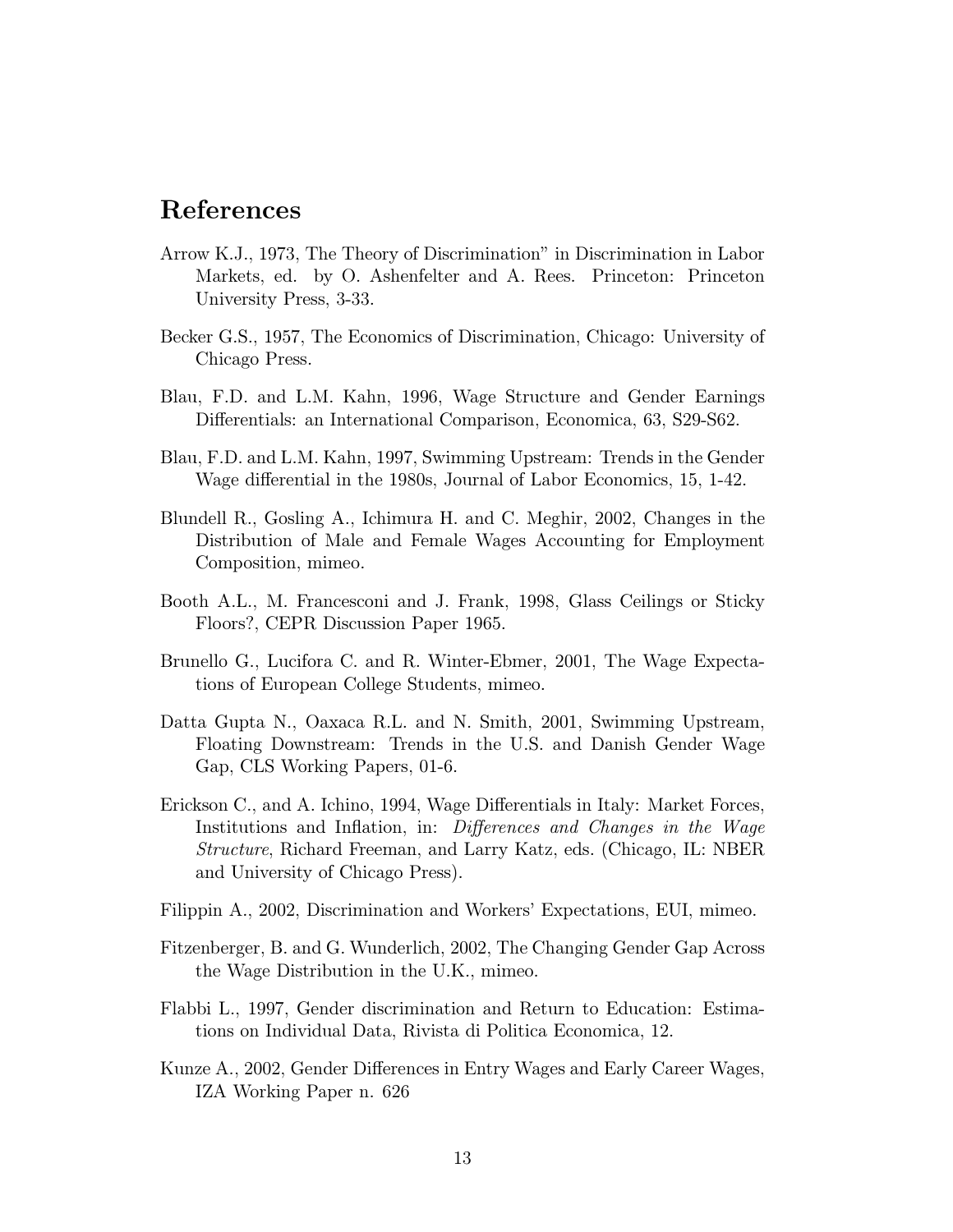- Light A. and M. Ureta, 1995, Early-Career Work Experience and Gender Wage Differentials, Journal of Labor Economics, 13:1, 121-154.
- Loprest P.J., 1992, Gender Differences in Wage Growth and Job Mobility, American Economic Review, 82:2, 526-532.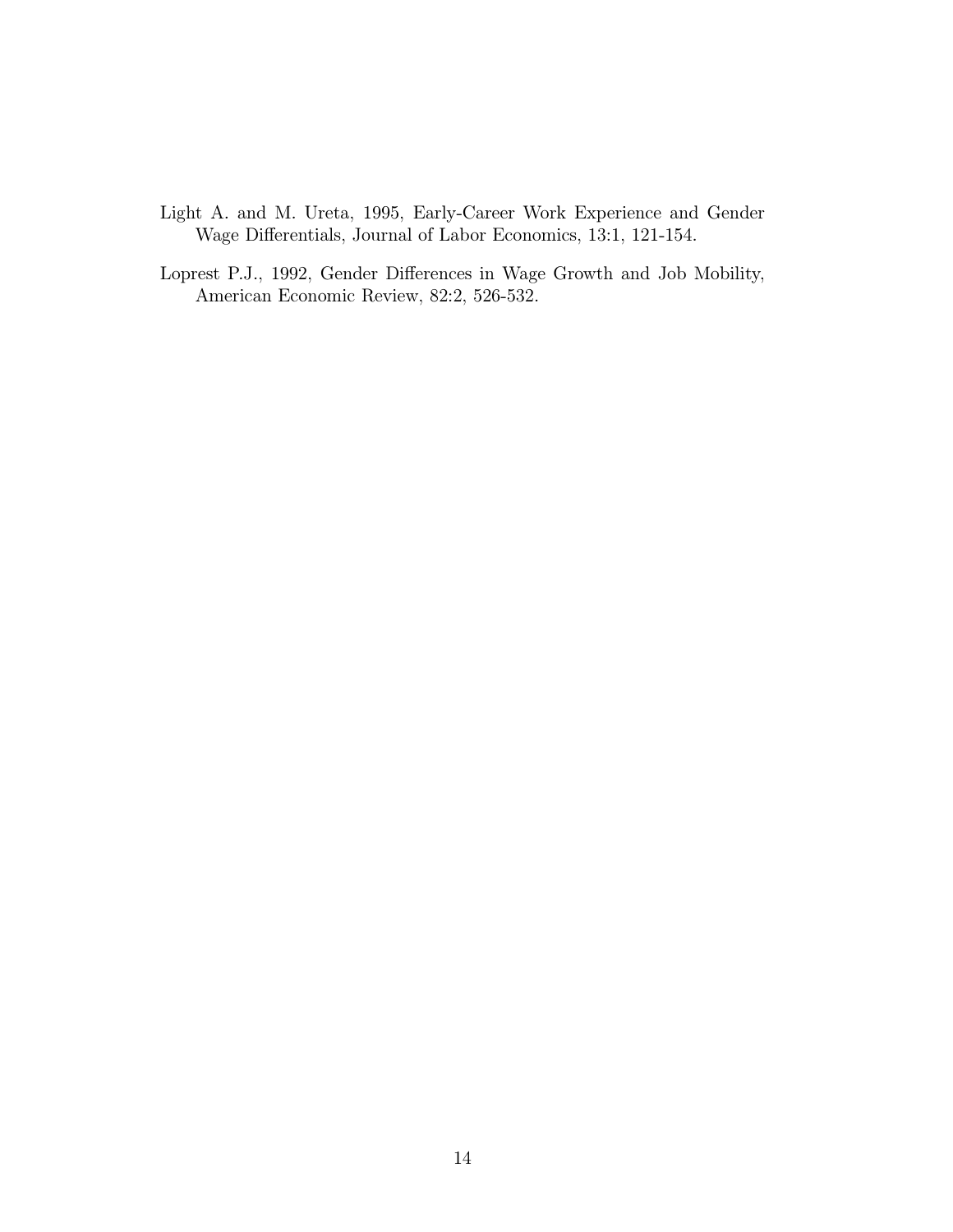|              | up to 1032.91 |
|--------------|---------------|
| from 1032.91 | up to 2065.83 |
| from 2065.83 | up to 3098.74 |
| from 3098.74 | up to 4131.66 |
| from 4131.66 | up to 5164.57 |
| from 5164.57 |               |

Table 1: Classes of income in the questionnaires

Note: Monthly income net of taxes and contributions at 2001 prices (Euro).

| Cohort:     | Students    | grad85       | grad89      | grad93      | grad97      |
|-------------|-------------|--------------|-------------|-------------|-------------|
| N. obs:     | 887         | 234          | 469         | 637         | 765         |
| $t_{\rm 0}$ | $-0.097***$ | $-0.024$     | $-0.030$    | $-0.063**$  | $-0.096***$ |
|             | (0.027)     | (0.053)      | (0.032)     | (0.029)     | (0.026)     |
| $t_{1}$     | $-0.139***$ | $-0.569$ *** | $-0.423***$ | $-0.263***$ | $-0.158***$ |
|             | (0.026)     | (0.068)      | (0.048)     | (0.037)     | (0.030)     |

Table 2: Percentage gender wage gap - uncontrolled

Note: standard errors in parentheses with  $p<0.1 =$ ,  $p<0.05 =$ \*\*,  $p<0.01 =$ \*\*\*. The column labels "grad\*\*" indicate the  $19^{**}$  cohort of graduates.

 $t_0$  = students' expected wage 1 year after graduation; 1st wage earned by graduates  $t_1$  = students' expected wage 10 years after graduation; graduates' current wage Percentage gap computed on real wages (prices in 2001).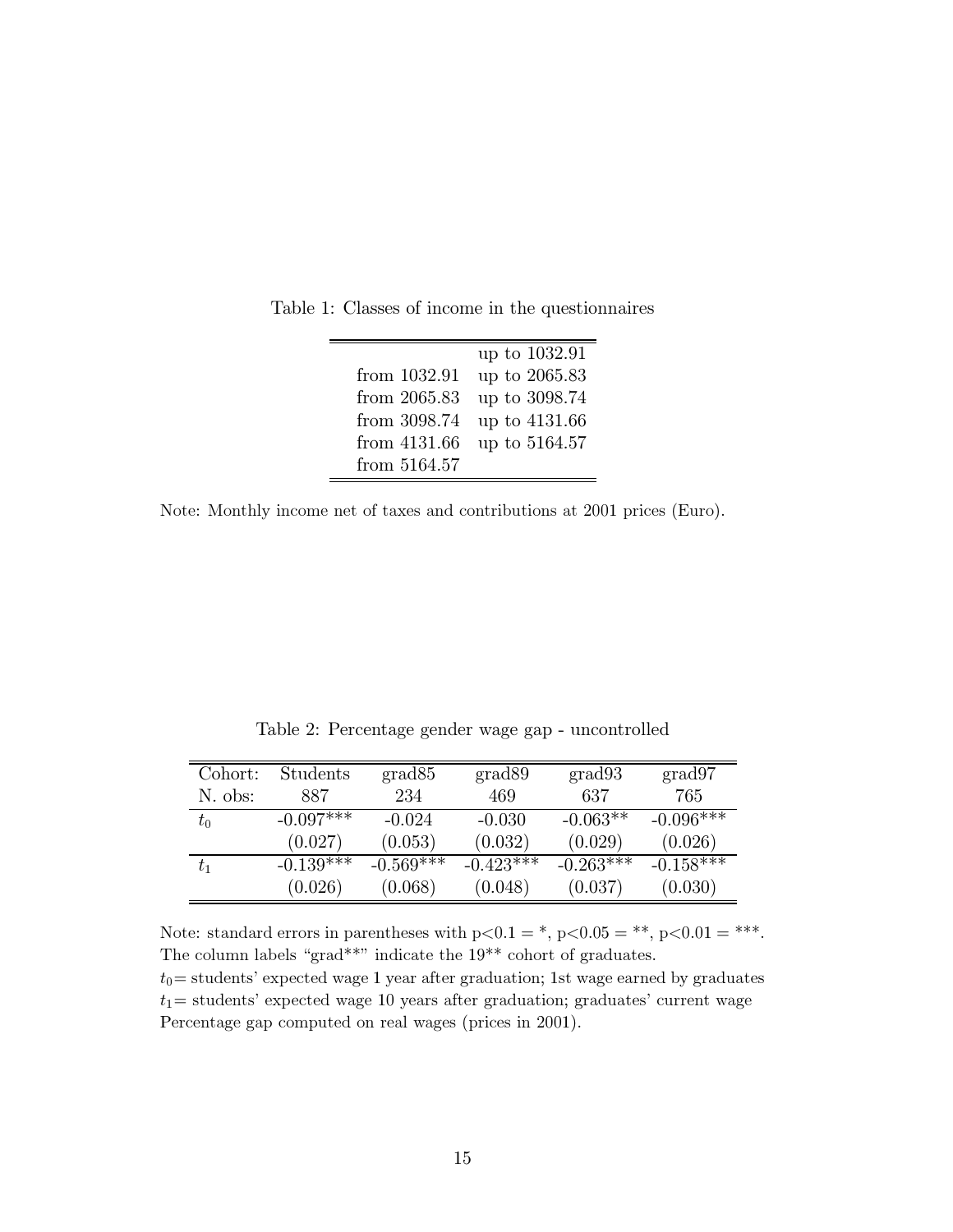| Cohort:     | Students    | grad85     | grad89    | grad93      | grad97      |
|-------------|-------------|------------|-----------|-------------|-------------|
| N. obs:     | 887         | 234        | 469       | 637         | 765         |
| $t_{\rm 0}$ | $-0.082***$ | $-0.009$   | $-0.020$  | $-0.064$    | $-0.125***$ |
|             | (0.027)     | (0.121)    | (0.064)   | (0.044)     | (0.029)     |
| $t_1$       | $-0.106***$ | $-0.308**$ | $-0.150*$ | $-0.185***$ | $-0.162***$ |
|             | (0.026)     | (0.155)    | (0.092)   | (0.056)     | (0.033)     |

Table 3: Percentage gender wage gap - controlled

Note: standard errors in parentheses with  $p<0.1 =$ ,  $p<0.05 =$ \*\*,  $p<0.01 =$ \*\*\*. Controls: high school diploma, family background, household business, degree program, place of birth, performance at university, civil status and number of children. For graduates, also part-time work is used as control.

The column labels "grad\*\*" indicate the  $19**$  cohort of graduates.

 $t_0$  = students' expected wage 1 year after graduation; 1st wage earned by graduates  $t_1$  = students' expected wage 10 years after graduation; graduates' current wage Percentage gap computed on real wages (prices in 2001).

| Cohort:      | Students  | grad85      | grad89      | grad93      | grad97      |
|--------------|-----------|-------------|-------------|-------------|-------------|
| N. obs:      | 887       | 234         | 469         | 637         | 765         |
| uncontrolled | $-0.017*$ | $-0.081***$ | $-0.079***$ | $-0.064***$ | $-0.049***$ |
|              | (0.010)   | (0.020)     | (0.014)     | (0.013)     | (0.017)     |
| controlled   | $-0.011$  | $-0.054$    | $-0.033$    | $-0.038*$   | $-0.036*$   |
|              | (0.010)   | (0.041)     | (0.027)     | (0.021)     | (0.020)     |

Table 4: Annual growth of the gender wage gap

Note: standard errors in parentheses with  $p<0.1 =$ \*,  $p<0.05 =$ \*\*,  $p<0.01 =$ \*\*\* Controls: family background, place of birth, high school diploma, university program attended, performance at university, civil status and number of children. For graduates, also part-time work is used as control.

The column labels "grad\*\*" indicate the  $19**$  cohort of graduates.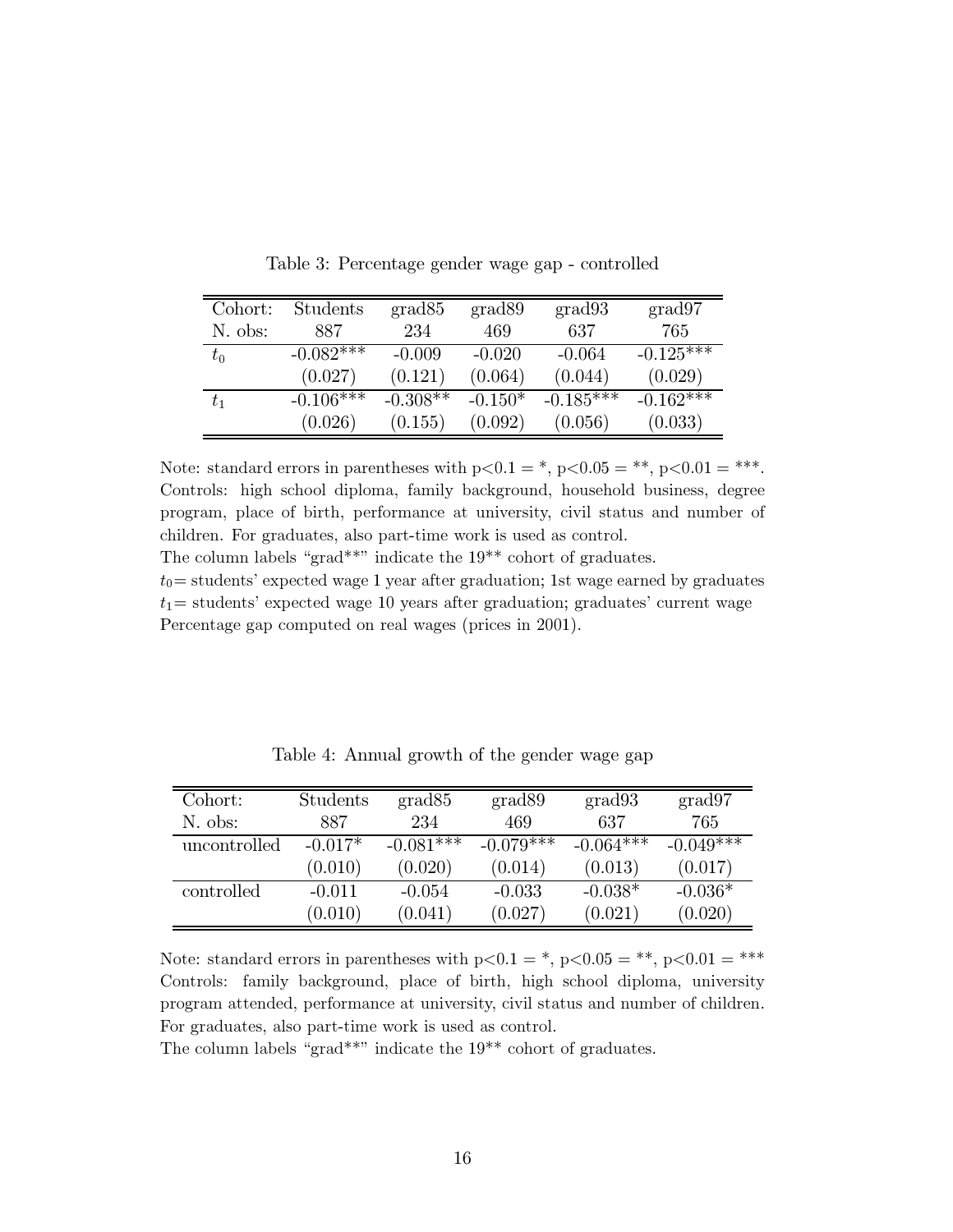| cohort | bottom $25\%$ | top $25\%$ |
|--------|---------------|------------|
| 1985   | ~< 24.37      | >27.15     |
| 1989   | ~< 24.45      | > 27.12    |
| 1993   | < 25.20       | >27.82     |
| 1997   | < 25.72       | > 27.89    |

Table 5: Grades defining top and bottom 25% performance in the population of graduates

Note: the support of the grade variable is  $[18,30]$ 

 $\equiv$ 

Table 6: Normalised indicator defining top and bottom 25% performance in the population of students

|          | Students bottom $25\%$ top $25\%$ |         |
|----------|-----------------------------------|---------|
| 2nd year | < 38.93                           | > 60.36 |

Note: the support of the performance variable is  $[0,100]$ 

Table 7: Distribution of "top" and "bottom" in the sample

| Group       | $%$ of "top" | $%$ of "bottom" |
|-------------|--------------|-----------------|
| Cohort 85   | 17.95        | 27.35           |
| Cohort 89   | 21.11        | 24.31           |
| Cohort 93   | 21.19        | 25.75           |
| Cohort 97   | 23.01        | 24.71           |
| 2nd yr stud | 34.22        | 12.86           |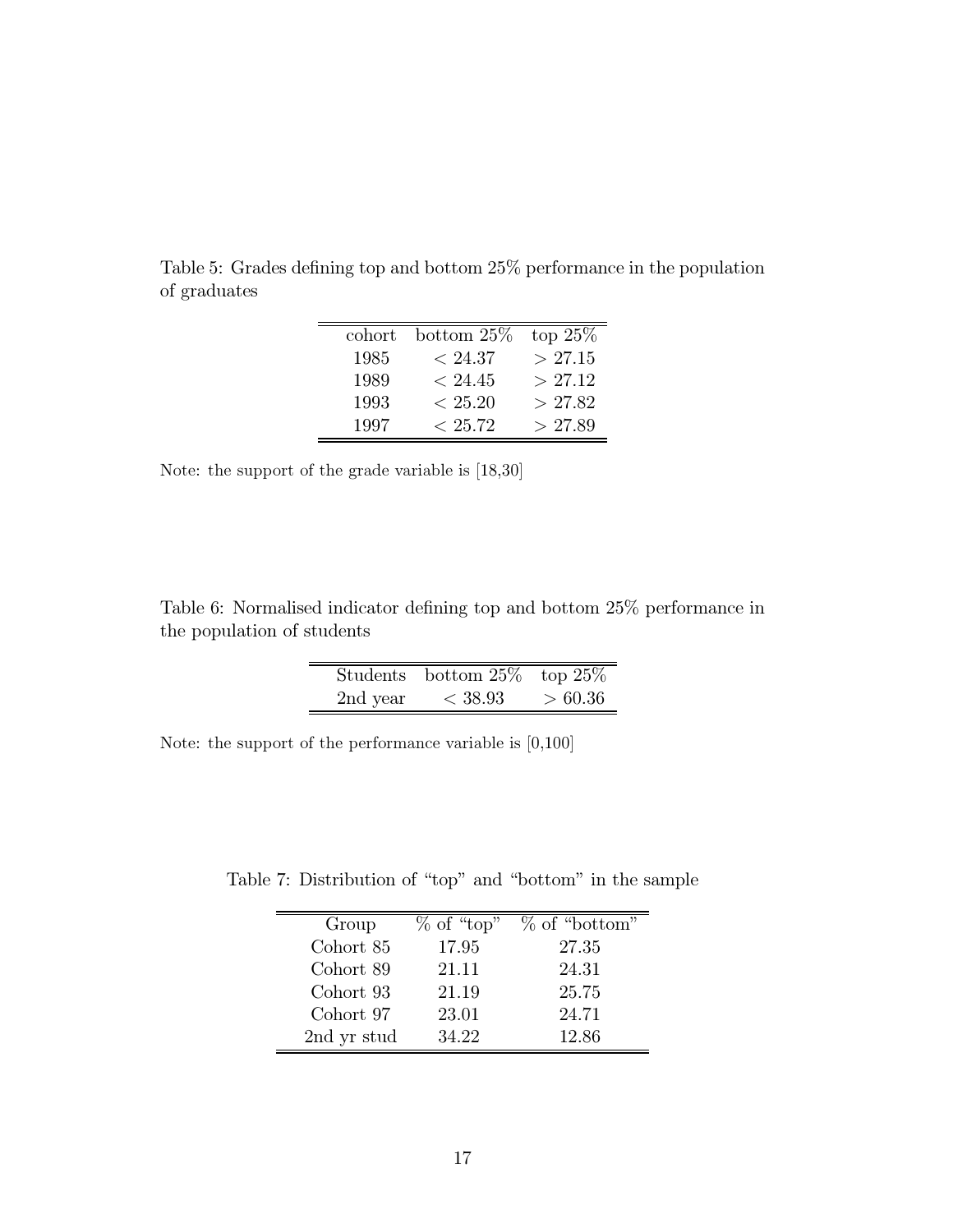|         | top      | top         | medium  | medium                 | bottom  | bottom              |
|---------|----------|-------------|---------|------------------------|---------|---------------------|
|         | Stud.    | Grad.       | Stud.   | Grad.                  | Stud.   | Grad.               |
| N. obs: | 288      | 452         | 466     | 1122                   | 133     | 531                 |
| Female  | $-0.038$ | $-0.165***$ |         | $-0.087**$ $-0.119***$ |         | $-0.134* -0.138***$ |
|         | (0.048)  | (0.053)     | (0.037) | (0.029)                | (0.076) | (0.050)             |

Table 8: Expected and realized gender gap one year after graduation, by educational performance and controlling for observable characteristics

Note: standard errors in parentheses with  $p<0.1$ =\*,  $p<0.05$ =\*\*,  $p<0.01$ =\*\*\*. Dependent variable: log of real wage.

Controls: family background, place of birth, high school diploma, university program attended, civil status and number of children. For graduates, also time since graduation and part-time work are used as control.

|  |                                                      |  |  | Table 9: Expected and realized gender gap growth, by educational perfor- |  |
|--|------------------------------------------------------|--|--|--------------------------------------------------------------------------|--|
|  | mance and controlling for observable characteristics |  |  |                                                                          |  |

|         | top     | top                        |                  | medium medium bottom bottom |         |                             |
|---------|---------|----------------------------|------------------|-----------------------------|---------|-----------------------------|
|         | Stud.   | Grad.                      | $\mathrm{Stud}.$ | Grad.                       | Stud.   | Grad.                       |
| N. obs: | 288     | - 452                      | 466-             | 1122                        | 133     | 531                         |
| Female  |         | $-0.008$ $-0.008$ $-0.002$ |                  |                             |         | $-0.016*$ 0.005 $-0.041***$ |
|         | (0.005) | (0.016)                    | (0.004)          | (0.009)                     | (0.008) | (0.015)                     |

Note: standard errors in parentheses with  $p<0.1$ =\*,  $p<0.05$ =\*\*,  $p<0.01$ =\*\*\*. Dependent variable: real wage growth.

Controls: family background, place of birth, high school diploma, university program attended, civil status and number of children. For graduates, also time since graduation and part-time work are used as control.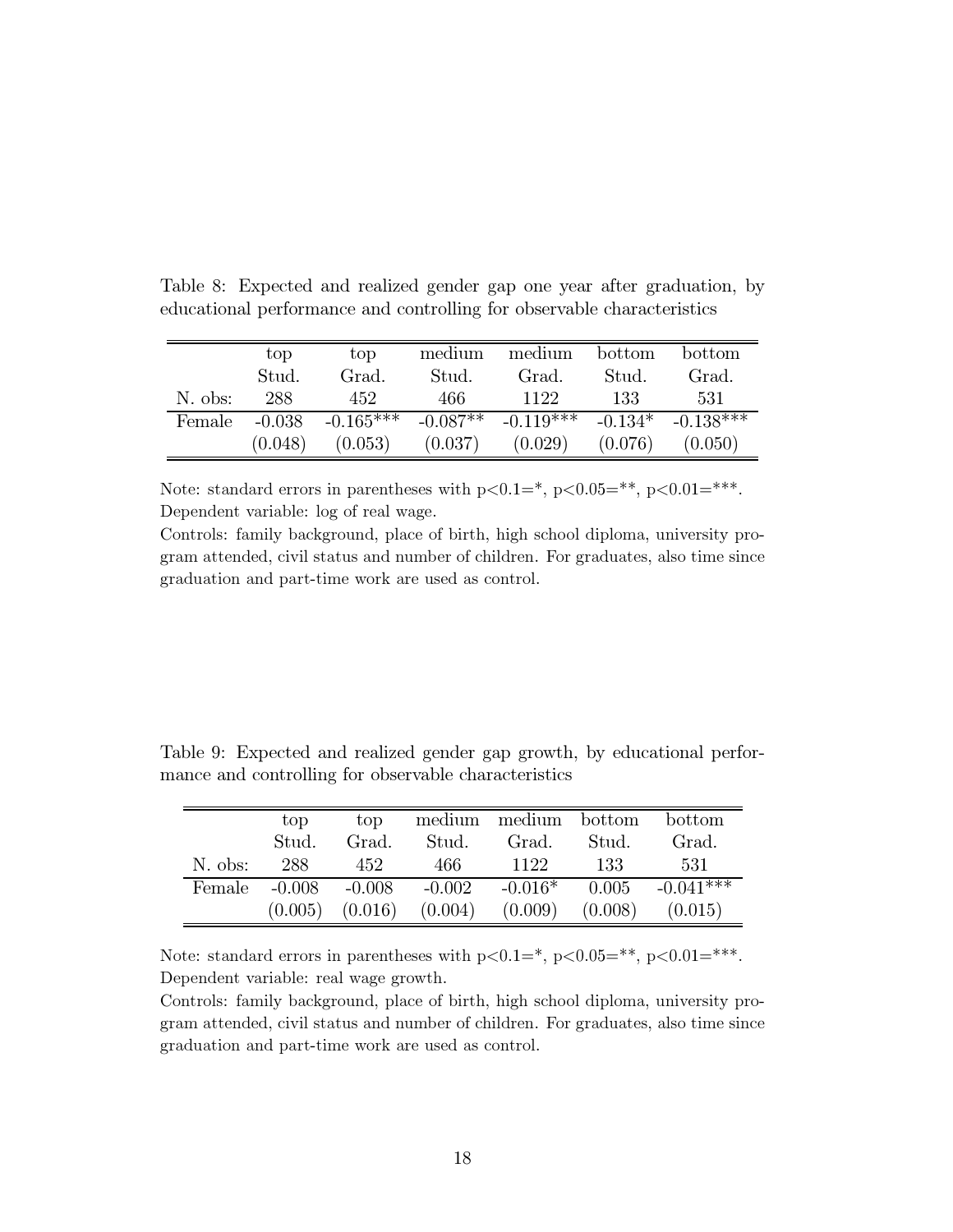## **Occupation and income expectations of Bocconi students**

Dear Student, we kindly ask you to fill this questionnaire concerning entrance in the labor market. Please consider that data are collected for the sole purpose of scientific research and that results will be circulated referring to aggregate statistics only.

1. After graduation do you expect to work in a household business? **DYES** DNO

|    | 2. Your occupation will more likely be:<br><b>Paid Employment</b><br><b>Self Employment</b>                                                                                                                                                                                                                                                                                 |                                    |                                                                                        | 1 year after graduation                                          | (one choice)                       |                                 |            | □……………………………………… □ | 10 years after graduation<br>(one choice) |
|----|-----------------------------------------------------------------------------------------------------------------------------------------------------------------------------------------------------------------------------------------------------------------------------------------------------------------------------------------------------------------------------|------------------------------------|----------------------------------------------------------------------------------------|------------------------------------------------------------------|------------------------------------|---------------------------------|------------|--------------------|-------------------------------------------|
| 3. | In which sector? (one choice)<br>$\Box$ manufacturing                                                                                                                                                                                                                                                                                                                       | $\square$ finance                  |                                                                                        | $\square$ public $\square$ trade                                 |                                    |                                 |            |                    | Dother (GIVE DETAILS)_____________        |
| 4. | How much do you think your monthly labour income net of taxes and contributions will be (at<br>constant prices)<br>$L.6.001.000 - L.8.000.000 \ldots \ldots \ldots \ldots \ldots \ldots \ldots \ldots \ldots$                                                                                                                                                               |                                    |                                                                                        | 1 year after graduation                                          |                                    |                                 |            | □……………………………………… □ | 10 years after graduation                 |
| 5. | Setting to 100 your wage 1 year after graduation, how much do you think would be earned by a<br>student with the same characteristics as yours but of the other gender?                                                                                                                                                                                                     |                                    |                                                                                        |                                                                  |                                    |                                 |            |                    |                                           |
| 6. | 60<br>50<br>Setting to 100 your wage 10 year after graduation, how much do you think would be earned by a<br>student with the same characteristics as yours but of the other gender?<br>$\overline{50}$<br>60                                                                                                                                                               | $\overline{70}$<br>$\overline{70}$ | 80 <sup>2</sup><br>90<br>Ц<br>90<br>$\overline{80}$                                    | 100<br>$\Box$<br>100                                             | 110<br>110                         | 120<br>120                      | 130<br>130 | 140<br>140         | 150<br>150                                |
|    | 7. If your answer in 5 and/or 6 was different from 100: why? (multiple choices allowed)<br>□ Characteristics and aptitudes actually differ between males and females<br>$\Box$ Different distribution of household duties<br>□ Employers expect differenct characteristics between males and females<br>□ Employers' tastes given equal characteristics and hosehold duties |                                    |                                                                                        |                                                                  |                                    |                                 |            |                    |                                           |
| 8. | Year<br>9. Degree Program<br>10. Province of birth<br>11. Gender<br>12. Date of birth<br>13. Nr. of passed exams<br>14. Average grade<br>15. Education of the father                                                                                                                                                                                                        |                                    | $\Box$ 2^<br>$\Box$ 3^<br>$\sqcap$ CLE<br>$\Box$ Male $\Box$ Female<br><b>OPRIMARY</b> | $\square$ 4^<br>$\Box$ CLEA $\Box$ CLAPI $\Box$ CLELI $\Box$ CLG | $\square$ F.C.<br><b>SECONDARY</b> | <b>OCOLLEGE</b>                 |            | $CLEFIN$ $CLEACC$  | <b>UNIVERSITY</b>                         |
|    | 16. Education of the mother<br>17. Father's occupation<br>18. Mother's occupation<br>19. Tuition category                                                                                                                                                                                                                                                                   | $\Box$ 1^                          | <b>OPRIMARY</b><br>$\Box$ 2^<br>$\square$ 3^                                           | $\Box$ 4^                                                        | <b>SECONDARY</b><br>$\square$ 5^   | <b>OCOLLEGE</b><br>$\square$ 6^ |            |                    | ⊔UNIVERSITY                               |

Thanks for your cooperation